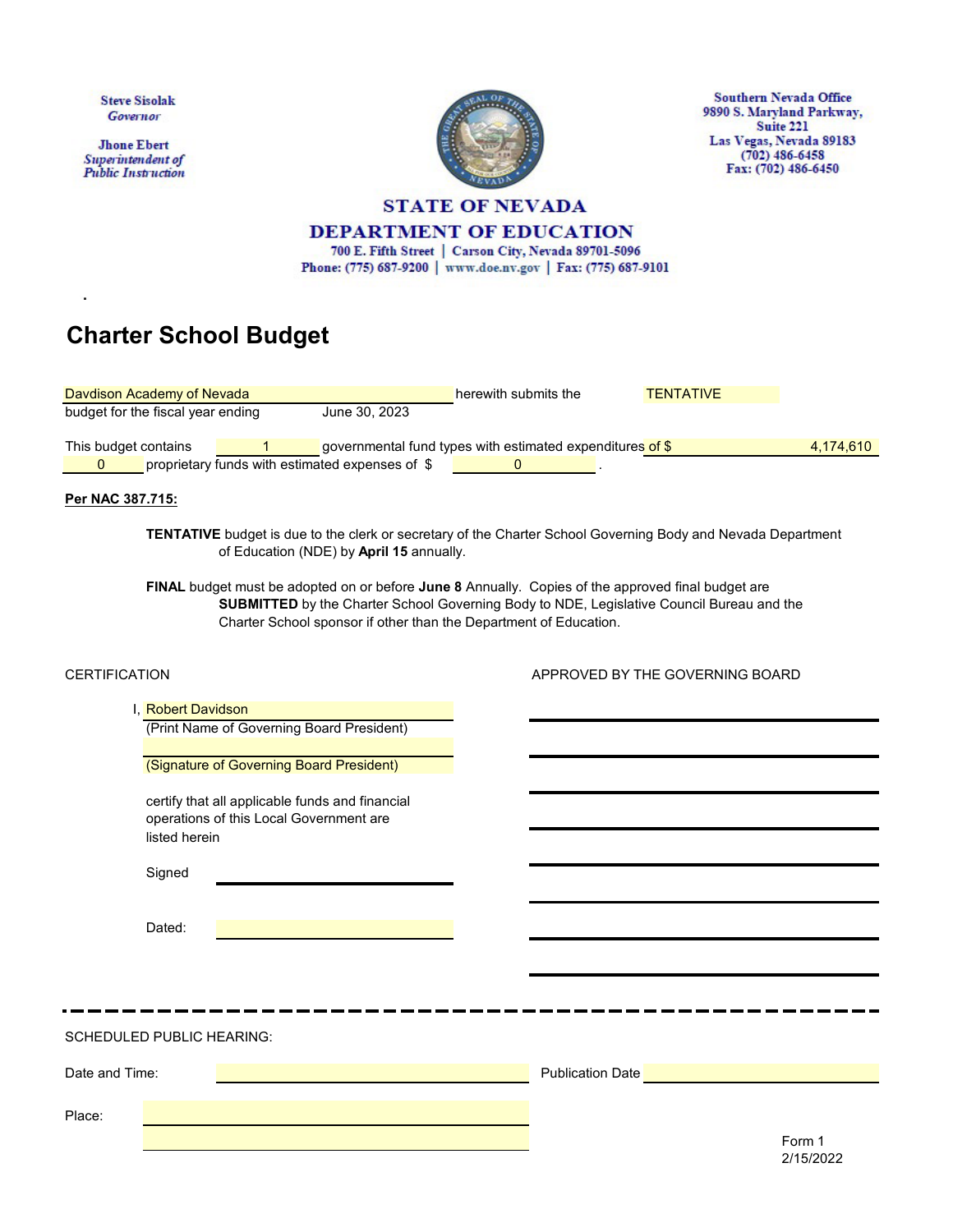### **ENROLLMENT AND PUPIL CENTERED FUNDING PLAN INFORMATION**

|                |                                                                                                   | WEIGHTED<br><b>ACTUAL ADE PRIOR YEAR</b><br>ENDING 06/30/21 |                   | WEIGHTED<br><b>ACTUAL ADE CURRENT YEAR</b><br>ADE ENDING 06/30/22 |                   | WEIGHTED<br><b>ESTIMATED</b><br><b>ADE - YEAR</b><br><b>ENDING 06/30/23</b> |
|----------------|---------------------------------------------------------------------------------------------------|-------------------------------------------------------------|-------------------|-------------------------------------------------------------------|-------------------|-----------------------------------------------------------------------------|
| $\mathbf{1}$ . | Pre-kindergarten<br>(NRS 387.123)<br>$x .6 =$                                                     | 0.0                                                         | $x .6 =$          | 0.0                                                               | $x .6 =$          | 0.0                                                                         |
| 2.             | Kindergarten<br>$x .6 =$<br>Kindergarten<br>$x 1 =$                                               | 0.0<br>0.0                                                  | $x .6 =$<br>$x =$ | 0.0<br>0.0                                                        | $x .6 =$<br>$x =$ | 0.0<br>0.0                                                                  |
| 3.<br>4.       | Elementary<br>Secondary                                                                           | 169                                                         |                   | 155                                                               |                   | 160                                                                         |
| 5.             | Ungraded                                                                                          |                                                             |                   |                                                                   |                   |                                                                             |
| 6.             | Subtotal                                                                                          | 169.0                                                       |                   | 155.0                                                             |                   | 160.0                                                                       |
| 7.             | Students transported into<br>Nevada from out-of-state                                             |                                                             |                   |                                                                   |                   |                                                                             |
| 8.             | Students transported to<br>another state                                                          |                                                             |                   |                                                                   |                   |                                                                             |
| 9.             | Total WEIGHTED enrollment                                                                         | 169.0                                                       |                   | 155.0                                                             |                   | 160.0                                                                       |
| 10.            | <b>Hold Harmless</b>                                                                              |                                                             |                   |                                                                   |                   |                                                                             |
| 11.            | Adjusted Base Per Pupil Rate as of FY21-23<br>(found in Pupil Centered Funding Plan Payment Book) |                                                             |                   | \$6,980<br>Total Adjusted Base Allocation (ADE * per pupil rate)  |                   | \$1,116,800                                                                 |
| 12.            | <b>Total Local Special Education Distributions</b>                                                |                                                             |                   |                                                                   |                   |                                                                             |
| 13.            | Total English Learner Allocation (if applicable)                                                  |                                                             |                   |                                                                   |                   |                                                                             |
| 14.            | Total At-Risk Student Allocation (if applicable)                                                  |                                                             |                   |                                                                   |                   |                                                                             |
| 15             | Total Gifted and Talented Allocation (if applicable)                                              |                                                             |                   |                                                                   |                   |                                                                             |
| 16.            | TOTAL PUPIL CENTERED FUNDING PLAN (Number 11 + 12 + 13 + 14 + 15)                                 |                                                             |                   |                                                                   |                   | \$1,116,800                                                                 |

Fiscal Year 2022-2023 Charter School **Davdison Academy of Nevada**

**Form 2 Enrollment - ADE** 2/15/2022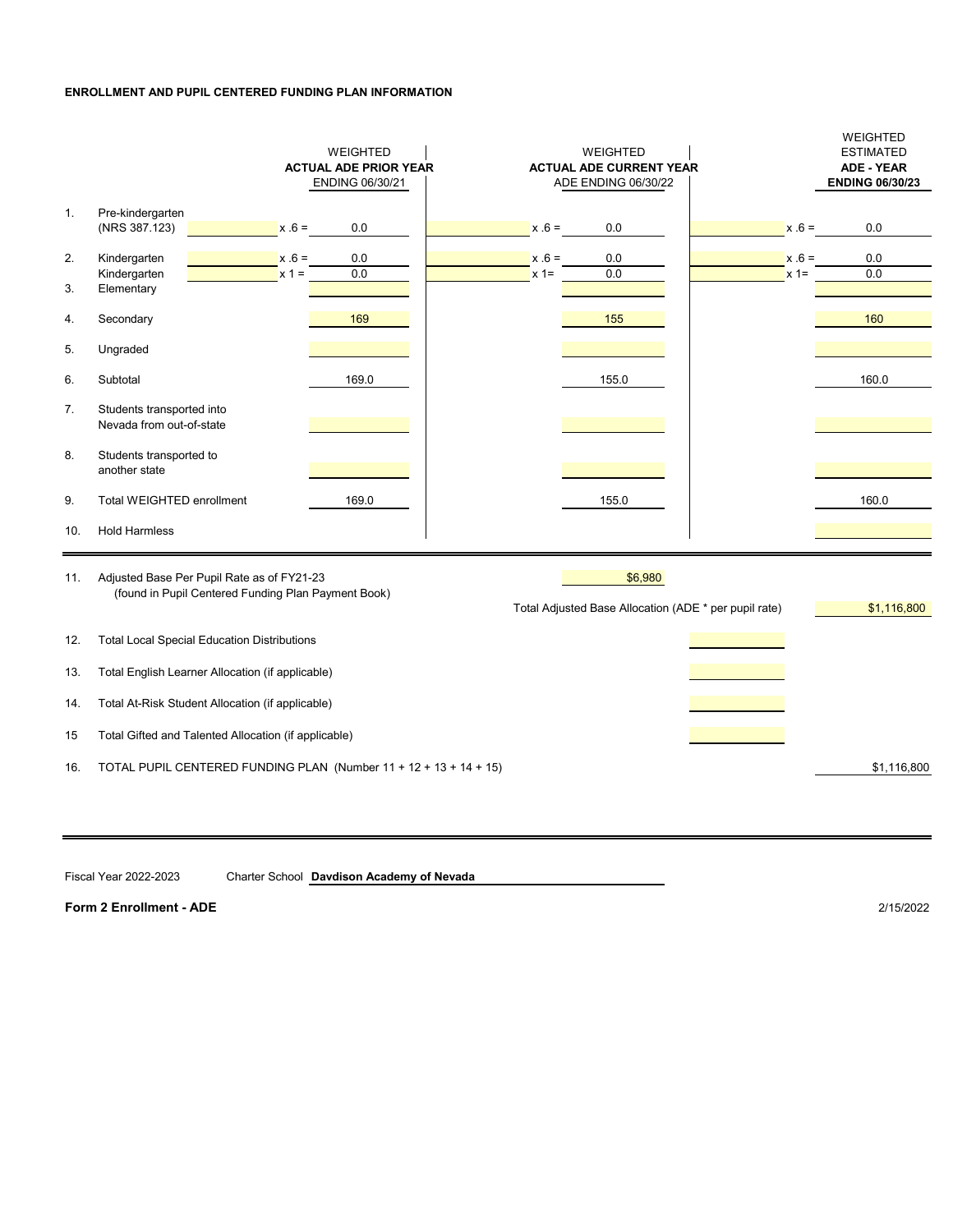| Form 3       |                                                                    | (1)                     | (2)                                | (3)              | (4)                             | (4)             |
|--------------|--------------------------------------------------------------------|-------------------------|------------------------------------|------------------|---------------------------------|-----------------|
|              | <b>Davdison Academy of Nevada</b>                                  | <b>ACTUAL PRIOR</b>     | <b>ESTIMATED</b><br><b>CURRENT</b> |                  | BUDGET YEAR ENDING 06/30/23     | AMENDED         |
|              | <b>REVENUE</b>                                                     |                         |                                    |                  |                                 |                 |
|              |                                                                    | YEAR ENDING<br>06/30/21 | YEAR ENDING<br>06/30/22            | <b>TENTATIVE</b> | <b>FINAL</b><br><b>APPROVED</b> | <b>FINAL</b>    |
|              |                                                                    |                         |                                    | APPROVED         |                                 | <b>APPROVED</b> |
| 1000         | <b>LOCAL SOURCES</b>                                               |                         |                                    |                  |                                 |                 |
| 1100         | Taxes                                                              |                         |                                    |                  |                                 |                 |
| 1110         | Ad Valorem Taxes                                                   |                         |                                    |                  |                                 |                 |
| 1111         | Net Proceed of Mines                                               |                         |                                    |                  |                                 |                 |
| 1120         | Sales & Use/School Support Taxes                                   |                         |                                    |                  |                                 |                 |
| 1140<br>1150 | Penalties & Interest on Tax<br><b>Residential Construction Tax</b> |                         |                                    |                  |                                 |                 |
| 1190         | Other                                                              |                         |                                    |                  |                                 |                 |
|              | Revenue from Local Govmt Units other than School                   |                         |                                    |                  |                                 |                 |
| 1200         | <b>Districts</b>                                                   |                         |                                    |                  |                                 |                 |
| 1300         | Tuition                                                            | 628,487                 | 773,300                            |                  |                                 |                 |
| 1400         | <b>Transportation Fees</b>                                         |                         |                                    |                  |                                 |                 |
| 1500         | Investment Income                                                  |                         |                                    |                  |                                 |                 |
| 1600         | <b>Food Services</b>                                               |                         |                                    |                  |                                 |                 |
| 1610         | Daily Sales - Reimbursable Program                                 |                         |                                    |                  |                                 |                 |
| 1620         | Daily Sales - Non-Reimbursable Progrm                              |                         |                                    |                  |                                 |                 |
| 1630         | <b>Special Functions</b>                                           |                         |                                    |                  |                                 |                 |
| 1650         | Daily Sales - Summer Food Program                                  |                         |                                    |                  |                                 |                 |
| 1700         | <b>District Activities</b>                                         |                         |                                    |                  |                                 |                 |
| 1800         | <b>Community Service Activities</b>                                |                         |                                    |                  |                                 |                 |
| 1900         | <b>Other Revenues</b>                                              |                         |                                    |                  |                                 |                 |
| 1910         | Rent                                                               |                         |                                    |                  |                                 |                 |
| 1920         | Donations                                                          | 3,055,337               | 3,025,000                          | 2,640,500        |                                 |                 |
| 1930         | Gains/Loss on Sales of Capital Assets                              |                         |                                    |                  |                                 |                 |
| 1940         | <b>Textbook Sales &amp; Rentals</b>                                |                         |                                    |                  |                                 |                 |
| 1950         | Misc Revenues from Other Districts                                 |                         |                                    |                  |                                 |                 |
| 1951         | Pass Through dollars from sponsored district                       |                         |                                    |                  |                                 |                 |
| 1960         | Misc Revenues from Other Local Govt                                |                         |                                    |                  |                                 |                 |
| 1970         | <b>Operating Revenues</b>                                          |                         |                                    |                  |                                 |                 |
| 1980         | Refund of Prior Year's Expenditures                                |                         |                                    |                  |                                 |                 |
| 1990         | Miscellaneous - local sources                                      | 31,594                  | 27,000                             | 155,000          |                                 |                 |
|              |                                                                    |                         |                                    |                  |                                 |                 |
|              | <b>TOTAL LOCAL SOURCES</b>                                         | 3,715,418               | 3,825,300                          | 2,795,500        | $\mathbf 0$                     | 0               |
| 3000         | <b>REVENUE FROM STATE SOURCES</b>                                  |                         |                                    |                  |                                 |                 |
| 3100         | Unrestricted Grants-in-Aid                                         |                         |                                    |                  |                                 |                 |
| 3110         | <b>PCFP - Adjusted Base Funding</b>                                | 1,304,401               | 1,179,684                          | 1,172,800        |                                 |                 |
| 3113         | <b>PCFP - Auxillary Services - Transportation</b>                  |                         |                                    |                  |                                 |                 |
|              | 3114 PCFP - Auxillary Services - Food Service                      |                         |                                    |                  |                                 |                 |
|              | 3115 Local Special Education Funding under PCFP                    |                         |                                    |                  |                                 |                 |
| 3200         | <b>State Govt Restricted Funding</b>                               |                         |                                    |                  |                                 |                 |
| 3210         | <b>Special Transportation</b>                                      |                         |                                    |                  |                                 |                 |
| 3220         | Adult High School Diploma Program Fnd                              |                         |                                    |                  |                                 |                 |
| 3230         | <b>Class Size Reduction</b>                                        |                         |                                    |                  |                                 |                 |
| 3250         | <b>PCFP</b> - (restricted use)                                     |                         |                                    |                  |                                 |                 |
| 3254         | <b>PCFP - Englist Learner (restricted use)</b>                     |                         |                                    |                  |                                 |                 |
| 3255         | <b>PCFP - At-Risk (restricted use)</b>                             |                         |                                    |                  |                                 |                 |
| 3256         | <b>PCFP - Gifted and Talented (restricted use)</b>                 |                         |                                    |                  |                                 |                 |
| 3270         | <b>State Special Ed Funding</b>                                    |                         | 6,775                              |                  |                                 |                 |
| 3800         | Revenue in Lieu of Taxes                                           |                         |                                    |                  |                                 |                 |
| 3900         | Revenue for/on Behalf of School Dist                               |                         |                                    |                  |                                 |                 |
|              |                                                                    |                         |                                    |                  |                                 |                 |
|              |                                                                    | 1,304,401               |                                    |                  | 0                               | 0               |
|              | <b>TOTAL STATE SOURCES</b>                                         |                         | 1,186,459                          | 1,172,800        |                                 |                 |
|              | Davdison Academy of Nevada                                         |                         |                                    |                  | Budget Fiscal Year 2022-2023    |                 |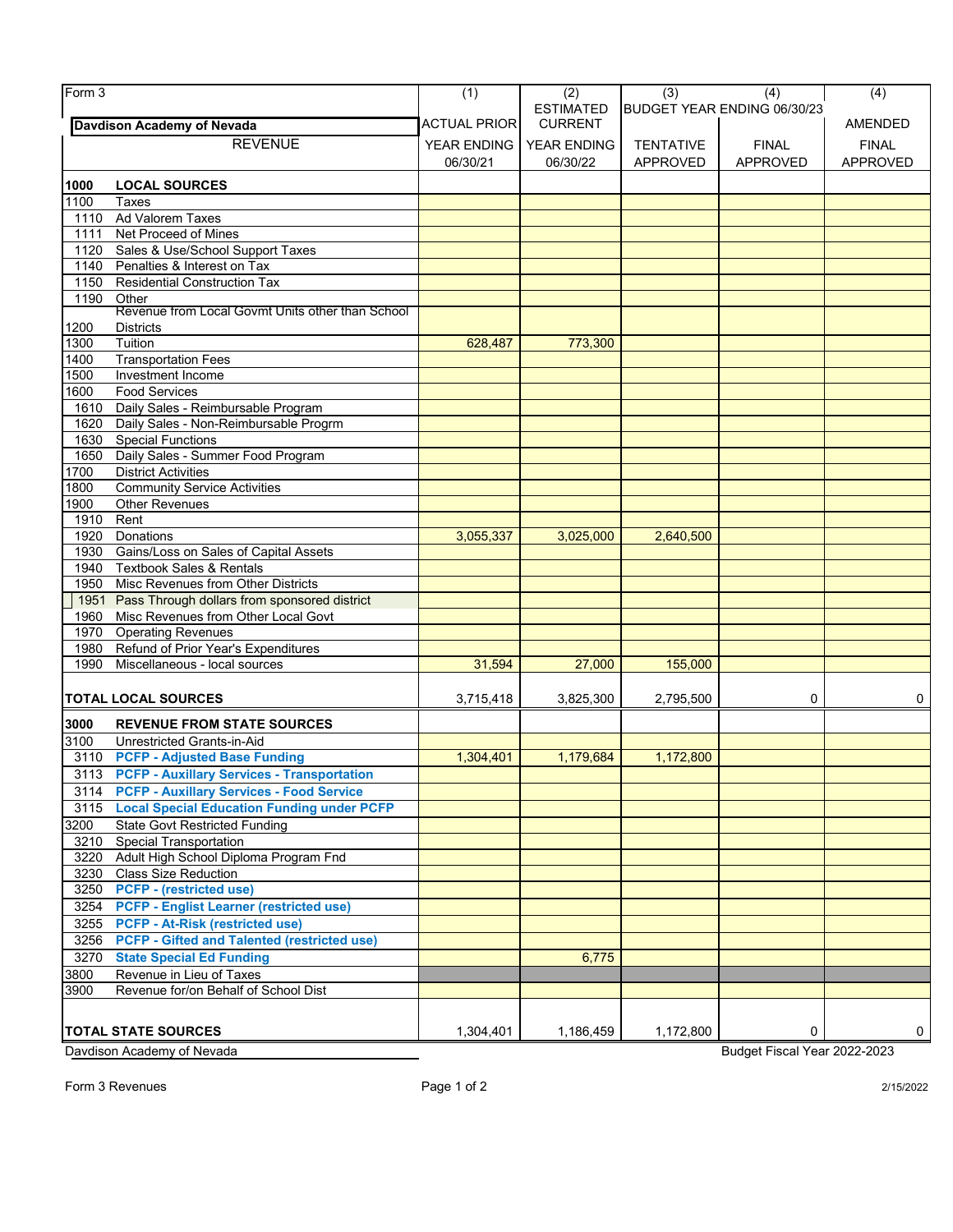|              |                                                                       | (1)                 | (2)                | (3)              | (4)                         | (4)             |
|--------------|-----------------------------------------------------------------------|---------------------|--------------------|------------------|-----------------------------|-----------------|
|              |                                                                       |                     | <b>ESTIMATED</b>   |                  | BUDGET YEAR ENDING 06/30/23 |                 |
|              |                                                                       |                     |                    |                  |                             |                 |
|              |                                                                       | <b>ACTUAL PRIOR</b> | <b>CURRENT</b>     |                  |                             | AMENDED         |
|              | <b>REVENUE</b>                                                        | <b>YEAR ENDING</b>  | <b>YEAR ENDING</b> | <b>TENTATIVE</b> | <b>FINAL</b>                | <b>FINAL</b>    |
|              |                                                                       | 06/30/21            | 06/30/22           | <b>APPROVED</b>  | <b>APPROVED</b>             | <b>APPROVED</b> |
| 4000         | <b>FEDERAL SOURCES</b>                                                |                     |                    |                  |                             |                 |
|              |                                                                       |                     |                    |                  |                             |                 |
| 4100         | Unrestricted Grants-in-Aid DIRECT from Fed Govt                       |                     |                    |                  |                             |                 |
| 4103         | <b>E-Rate Funds</b>                                                   |                     |                    |                  |                             |                 |
| 4200         | Unrestricted Grants-in-Aid from Fed Govt pass thru<br>the State       |                     |                    |                  |                             |                 |
| 4300         | Restricted Grants-in-Aid Direct - Fed                                 |                     |                    |                  |                             |                 |
|              | Restricted Grants-in-Aid Fed Govnt pass-thru the                      |                     |                    |                  |                             |                 |
| 4500         | <b>State</b>                                                          |                     |                    |                  |                             |                 |
|              | Grants-in-Aid from Fed Govt Thru Other                                |                     |                    |                  |                             |                 |
| 4700         | Intermediate Agencies                                                 |                     |                    |                  |                             |                 |
| 4800         | Revenue in Lieu of Taxes                                              |                     |                    |                  |                             |                 |
| 4900         | Revenue for/on Behalf of School District                              |                     |                    |                  |                             |                 |
|              | <b>TOTAL FEDERAL SOURCES</b>                                          | 0                   | $\overline{0}$     | $\mathbf 0$      | 0                           | $\mathbf{0}$    |
|              |                                                                       |                     |                    |                  |                             |                 |
|              |                                                                       | (1)                 | (2)                | (3)              | (4)                         | (4)             |
|              |                                                                       |                     | <b>ESTIMATED</b>   |                  | BUDGET YEAR ENDING 06/30/23 |                 |
|              | OTHER RESOURCES AND FUND BALANCE                                      |                     |                    |                  |                             |                 |
|              |                                                                       | <b>ACTUAL PRIOR</b> | <b>CURRENT</b>     |                  |                             | <b>AMENDED</b>  |
|              |                                                                       | <b>YEAR ENDING</b>  | <b>YEAR ENDING</b> | <b>TENTATIVE</b> | <b>FINAL</b>                | <b>FINAL</b>    |
|              | <b>OTHER FINANCING SOURCES</b>                                        | 06/30/21            | 06/30/22           | <b>APPROVED</b>  | <b>APPROVED</b>             | <b>APPROVED</b> |
| 5000         |                                                                       |                     |                    |                  |                             |                 |
| 5100         | <b>Issuance of Bonds</b>                                              |                     |                    |                  |                             |                 |
| 5110<br>5120 | <b>Bond Principal</b><br>Premium of Discount on the Issuance of Bonds |                     |                    |                  |                             |                 |
| 5200         | Fund Transfers In                                                     |                     |                    |                  |                             |                 |
| 5300         | Gain/Loss on Disposal of Assets                                       |                     |                    |                  |                             |                 |
| 5400         | Loan Proceeds                                                         |                     |                    |                  |                             |                 |
| 5500         | <b>Capital Lease Proceeds</b>                                         |                     |                    |                  |                             |                 |
| 5600         | Other Long-Term Debt Proceeds                                         |                     |                    |                  |                             |                 |
| 6000         | <b>Other Items</b>                                                    |                     |                    |                  |                             |                 |
| 6100         | <b>Capital Contributions</b>                                          |                     |                    |                  |                             |                 |
| 6200         | Amortization of Premium on Issuance of Bonds                          |                     |                    |                  |                             |                 |
| 6300         | <b>Special Items</b>                                                  |                     |                    |                  |                             |                 |
| 6400         | <b>Extraordinary Items</b>                                            |                     |                    |                  |                             |                 |
|              | <b>TOTAL OTHER SOURCES</b>                                            | $\Omega$            | $\Omega$           | 0                | $\Omega$                    | $\Omega$        |
|              | <b>8000 OPENING FUND BALANCE</b>                                      |                     |                    |                  |                             |                 |
|              | Reserved Opening Balance                                              | 1,403,697           | 1,184,039          | 980,000          |                             |                 |
|              | Unreserved Opening Balance                                            | 26,157              | (127, 985)         | (70,000)         |                             |                 |
|              | <b>TOTAL OPENING FUND BALANCE</b>                                     | 1,429,854           | 1,056,054          | 910,000          | $\Omega$                    | $\mathbf{0}$    |
|              | <b>Prior Period Adjustments</b>                                       |                     |                    |                  |                             |                 |
|              | <b>Residual Equity Transfers</b>                                      |                     |                    |                  |                             |                 |
|              | <b>TOTAL ALL RESOURCES</b>                                            | 6,449,673           | 6,067,813          | 4,878,300        | $\Omega$                    | 0               |

Budget Fiscal Year 2022-2023

Form 3 Revenues Page 2 of 2 2/15/2022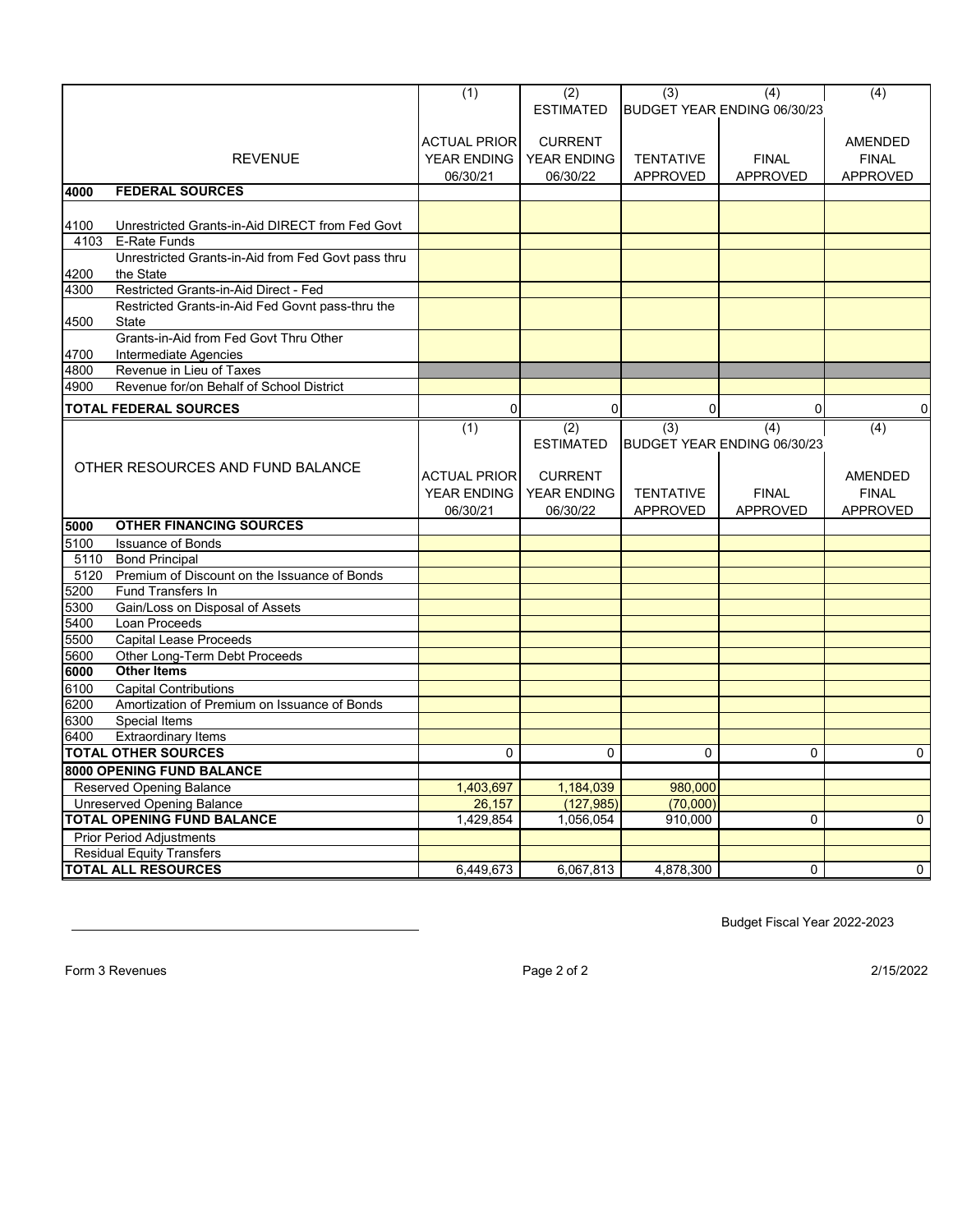| Davdison Academy of Nevada                   | (1)                 | (2)              | (3)                         | (4)             | (5)             |
|----------------------------------------------|---------------------|------------------|-----------------------------|-----------------|-----------------|
| Form 4                                       |                     | <b>ESTIMATED</b> | BUDGET YEAR ENDING 06/30/23 |                 |                 |
|                                              | <b>ACTUAL PRIOR</b> | <b>CURRENT</b>   |                             |                 | <b>AMENDED</b>  |
| PROGRAM FUNCTION OBJECT                      | YEAR ENDING         | YEAR ENDING      | <b>TENTATIVE</b>            | <b>FINAL</b>    | <b>FINAL</b>    |
|                                              | 06/30/21            | 06/30/22         | <b>APPROVED</b>             | <b>APPROVED</b> | <b>APPROVED</b> |
| 100<br><b>REGULAR PROGRAMS</b>               |                     |                  |                             |                 |                 |
| 1000<br>Instruction                          |                     |                  |                             |                 |                 |
| 100 Salaries                                 |                     |                  |                             |                 |                 |
| 200 Benefits                                 |                     |                  |                             |                 |                 |
| 300/400/500 Purchased Services               |                     |                  |                             |                 |                 |
| 600 Supplies                                 |                     |                  |                             |                 |                 |
| 700 Property                                 |                     |                  |                             |                 |                 |
| 800 Other                                    |                     |                  |                             |                 |                 |
| 2100-2600, 2900 Other Support Services       |                     |                  |                             |                 |                 |
| 100 Salaries                                 |                     |                  |                             |                 |                 |
| 200 Benefits                                 |                     |                  |                             |                 |                 |
| 300/400/500 Purchased Services               |                     |                  |                             |                 |                 |
| 600 Supplies                                 |                     |                  |                             |                 |                 |
| 700 Property                                 |                     |                  |                             |                 |                 |
| 800 Other                                    |                     |                  |                             |                 |                 |
| 2700 Student Transportation                  |                     |                  |                             |                 |                 |
| 100 Salaries                                 |                     |                  |                             |                 |                 |
| 200 Benefits                                 |                     |                  |                             |                 |                 |
| 300/400/500 Purchased Services               |                     |                  |                             |                 |                 |
| 600 Supplies                                 |                     |                  |                             |                 |                 |
| 700 Property                                 |                     |                  |                             |                 |                 |
| 800 Other                                    |                     |                  |                             |                 |                 |
| <b>100 TOTAL REGULAR PROGRAMS</b>            | $\mathbf 0$         | $\mathbf 0$      | 0                           | 0               | $\mathbf 0$     |
| 140<br><b>Summer School for Reg Programs</b> |                     |                  |                             |                 |                 |
| 1000<br>Instruction                          |                     |                  |                             |                 |                 |
| 100 Salaries                                 |                     |                  |                             |                 |                 |
| 200 Benefits                                 |                     |                  |                             |                 |                 |
| 300/400/500 Purchased Services               |                     |                  |                             |                 |                 |
| 600 Supplies                                 |                     |                  |                             |                 |                 |
| 700 Property                                 |                     |                  |                             |                 |                 |
| 800 Other                                    |                     |                  |                             |                 |                 |
| 2100-2600, 2900 Other Support Services       |                     |                  |                             |                 |                 |
| 100 Salaries                                 |                     |                  |                             |                 |                 |
| 200 Benefits                                 |                     |                  |                             |                 |                 |
| 300/400/500 Purchased Services               |                     |                  |                             |                 |                 |
| 600 Supplies                                 |                     |                  |                             |                 |                 |
| 700 Property                                 |                     |                  |                             |                 |                 |
| 800 Other                                    |                     |                  |                             |                 |                 |
| 2700 Student Transportation                  |                     |                  |                             |                 |                 |
| 100 Salaries                                 |                     |                  |                             |                 |                 |
| 200 Benefits                                 |                     |                  |                             |                 |                 |
| 300/400/500 Purchased Services               |                     |                  |                             |                 |                 |
| 600 Supplies                                 |                     |                  |                             |                 |                 |
| 700 Property                                 |                     |                  |                             |                 |                 |
| 800 Other                                    |                     |                  |                             |                 |                 |
| 140 TOTAL Summer School - Reg Prog           | 0                   | 0                | 0                           | 0               | 0               |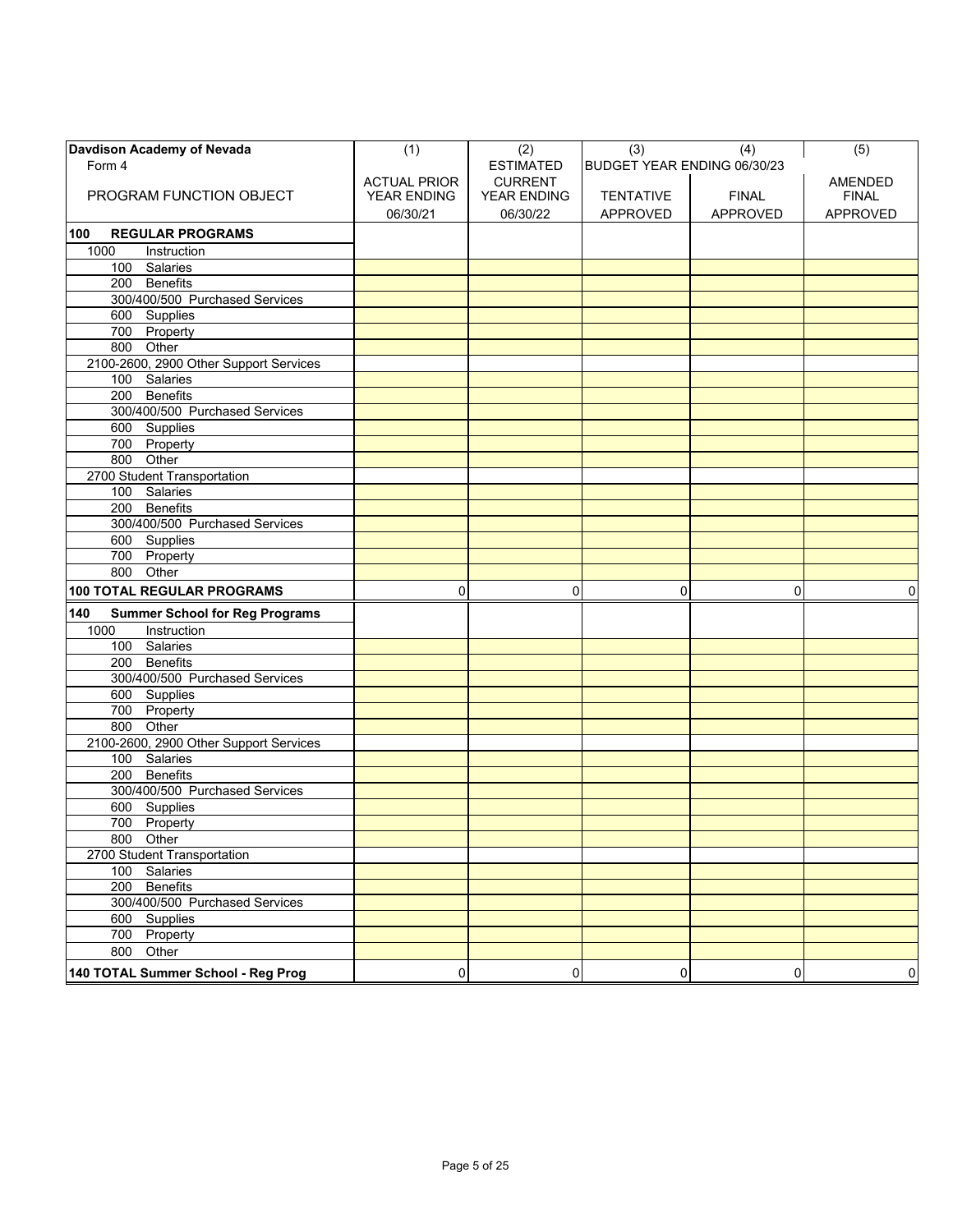| Davdison Academy of Nevada                       | (1)                 | (2)              | (3)                         | (4)          | (5)             |
|--------------------------------------------------|---------------------|------------------|-----------------------------|--------------|-----------------|
|                                                  |                     | <b>ESTIMATED</b> | BUDGET YEAR ENDING 06/30/23 |              |                 |
|                                                  | <b>ACTUAL PRIOR</b> | <b>CURRENT</b>   |                             |              | <b>AMENDED</b>  |
| PROGRAM FUNCTION OBJECT                          | YEAR ENDING         | YEAR ENDING      | <b>TENTATIVE</b>            | <b>FINAL</b> | <b>FINAL</b>    |
|                                                  | 06/30/21            | 06/30/22         | APPROVED                    | APPROVED     | <b>APPROVED</b> |
| <b>SPECIAL PROGRAMS</b><br>200                   |                     |                  |                             |              |                 |
| 1000<br>Instruction                              |                     |                  |                             |              |                 |
| 100 Salaries                                     |                     |                  |                             |              |                 |
| 200 Benefits                                     |                     |                  |                             |              |                 |
| 300/400/500 Purchased Services                   |                     |                  |                             |              |                 |
| 600 Supplies                                     |                     |                  |                             |              |                 |
| 700 Property                                     |                     |                  |                             |              |                 |
| 800 Other                                        |                     |                  |                             |              |                 |
| 2100-2600, 2900 Other Support Services           |                     |                  |                             |              |                 |
| 100 Salaries                                     |                     |                  |                             |              |                 |
| <b>Benefits</b><br>200                           |                     |                  |                             |              |                 |
| 300/400/500 Purchased Services                   |                     |                  |                             |              |                 |
| 600 Supplies                                     |                     |                  |                             |              |                 |
| 700 Property                                     |                     |                  |                             |              |                 |
| 800 Other                                        |                     |                  |                             |              |                 |
| 2700 Student Transportation                      |                     |                  |                             |              |                 |
| 100 Salaries                                     |                     |                  |                             |              |                 |
| 200 Benefits                                     |                     |                  |                             |              |                 |
| 300/400/500 Purchased Services                   |                     |                  |                             |              |                 |
| 600 Supplies                                     |                     |                  |                             |              |                 |
| 700 Property                                     |                     |                  |                             |              |                 |
| 800 Other                                        |                     |                  |                             |              |                 |
| <b>200 SPECIAL PROGRAMS</b>                      | 0                   | 0                | 0                           | 0            | 0               |
| <b>Summer School for Special Programs</b><br>240 |                     |                  |                             |              |                 |
| 1000<br>Instruction                              |                     |                  |                             |              |                 |
| 100 Salaries                                     |                     |                  |                             |              |                 |
| 200 Benefits                                     |                     |                  |                             |              |                 |
| 300/400/500 Purchased Services                   |                     |                  |                             |              |                 |
| 600 Supplies                                     |                     |                  |                             |              |                 |
| 700 Property                                     |                     |                  |                             |              |                 |
| 800 Other                                        |                     |                  |                             |              |                 |
| 2100-2600, 2900 Other Support Services           |                     |                  |                             |              |                 |
| 100 Salaries                                     |                     |                  |                             |              |                 |
| 200<br><b>Benefits</b>                           |                     |                  |                             |              |                 |
| 300/400/500 Purchased Services                   |                     |                  |                             |              |                 |
| 600 Supplies                                     |                     |                  |                             |              |                 |
| 700 Property                                     |                     |                  |                             |              |                 |
| 800 Other                                        |                     |                  |                             |              |                 |
| 2700 Student Transportation                      |                     |                  |                             |              |                 |
| 100 Salaries                                     |                     |                  |                             |              |                 |
| 200 Benefits                                     |                     |                  |                             |              |                 |
| 300/400/500 Purchased Services                   |                     |                  |                             |              |                 |
| 600 Supplies                                     |                     |                  |                             |              |                 |
| 700 Property                                     |                     |                  |                             |              |                 |
| 800 Other                                        |                     |                  |                             |              |                 |
| 240 TOTAL Summer School - Spec Prog              | 0                   | 0                | 0                           | 0            | 0               |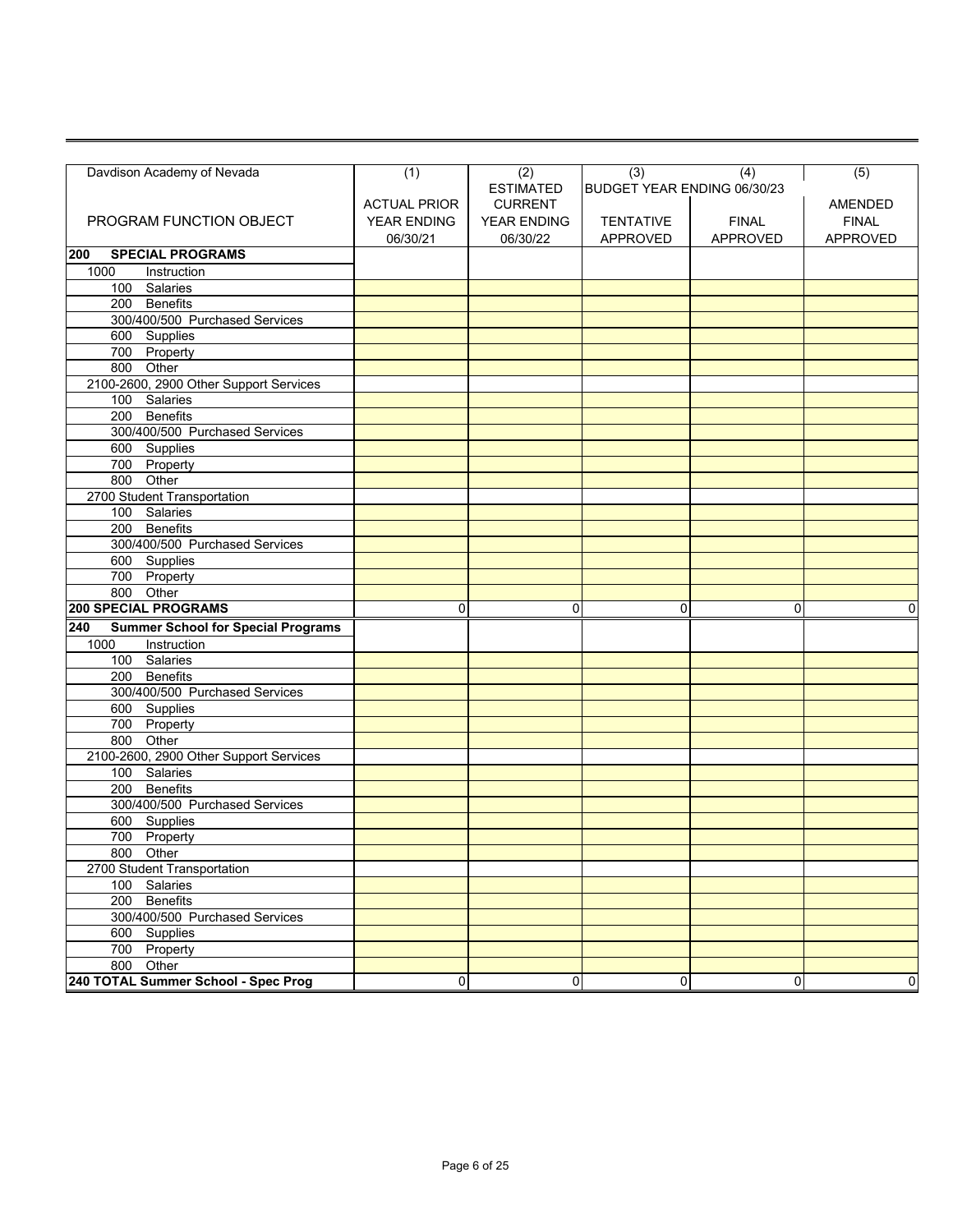|                                                     | (1)                 | (2)                | (3)                         | (4)             | (5)            |
|-----------------------------------------------------|---------------------|--------------------|-----------------------------|-----------------|----------------|
|                                                     |                     | <b>ESTIMATED</b>   | BUDGET YEAR ENDING 06/30/23 |                 |                |
|                                                     | <b>ACTUAL PRIOR</b> | <b>CURRENT</b>     |                             |                 | <b>AMENDED</b> |
| PROGRAM FUNCTION OBJECT                             | <b>YEAR ENDING</b>  | <b>YEAR ENDING</b> | <b>TENTATIVE</b>            | <b>FINAL</b>    | <b>FINAL</b>   |
|                                                     | 06/30/21            | 06/30/22           | APPROVED                    | <b>APPROVED</b> | APPROVED       |
|                                                     |                     |                    |                             |                 |                |
| <b>Vocational &amp; Technical Programs</b><br>300   |                     |                    |                             |                 |                |
| 1000<br>Instruction                                 |                     |                    |                             |                 |                |
| <b>Salaries</b><br>100                              |                     |                    |                             |                 |                |
| <b>Benefits</b><br>200                              |                     |                    |                             |                 |                |
| 300/400/500 Purchased Services                      |                     |                    |                             |                 |                |
| Supplies<br>600                                     |                     |                    |                             |                 |                |
| 700<br>Property                                     |                     |                    |                             |                 |                |
| 800<br>Other                                        |                     |                    |                             |                 |                |
| 2100-2600, 2900 Other Support Services              |                     |                    |                             |                 |                |
| Salaries<br>100                                     |                     |                    |                             |                 |                |
| <b>Benefits</b><br>200                              |                     |                    |                             |                 |                |
| 300/400/500 Purchased Services                      |                     |                    |                             |                 |                |
| Supplies<br>600                                     |                     |                    |                             |                 |                |
| 700<br>Property                                     |                     |                    |                             |                 |                |
| 800<br>Other                                        |                     |                    |                             |                 |                |
| 2700 Student Transportation                         |                     |                    |                             |                 |                |
| Salaries<br>100                                     |                     |                    |                             |                 |                |
| <b>Benefits</b><br>200                              |                     |                    |                             |                 |                |
| 300/400/500 Purchased Services                      |                     |                    |                             |                 |                |
| 600<br>Supplies                                     |                     |                    |                             |                 |                |
| 700<br>Property                                     |                     |                    |                             |                 |                |
| Other<br>800                                        |                     |                    |                             |                 |                |
| <b>Total Vocational &amp; Technical Prog</b><br>300 | 0                   | 0                  | 0                           | 0               | 0              |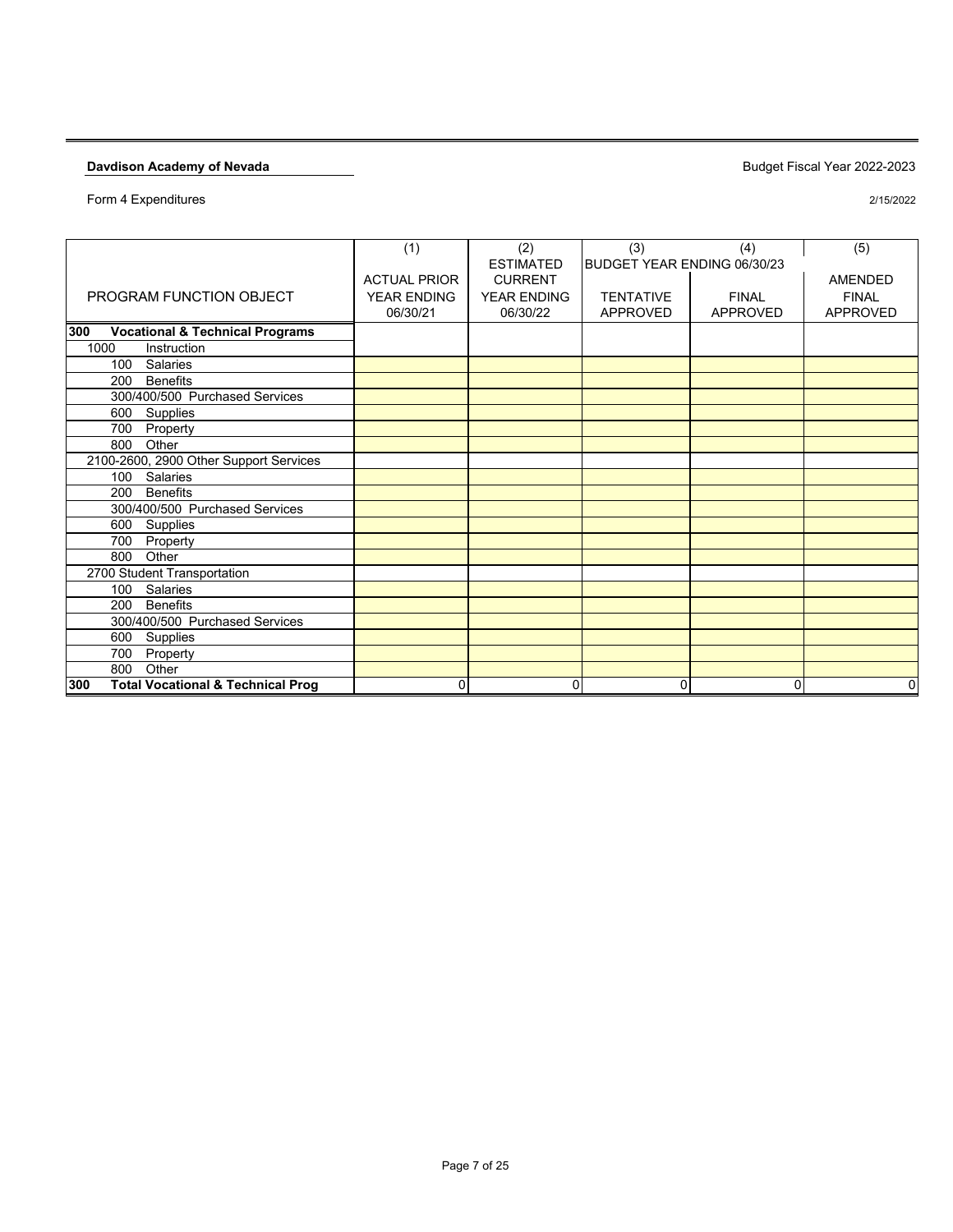|                                                      | (1)                 | (2)              | (3)                         | (4)             | (5)             |
|------------------------------------------------------|---------------------|------------------|-----------------------------|-----------------|-----------------|
|                                                      |                     | <b>ESTIMATED</b> | BUDGET YEAR ENDING 06/30/23 |                 |                 |
|                                                      | <b>ACTUAL PRIOR</b> | <b>CURRENT</b>   |                             |                 | <b>AMENDED</b>  |
| PROGRAM FUNCTION OBJECT                              | YEAR ENDING         | YEAR ENDING      | <b>TENTATIVE</b>            | <b>FINAL</b>    | <b>FINAL</b>    |
|                                                      |                     |                  |                             |                 |                 |
|                                                      | 06/30/21            | 06/30/22         | <b>APPROVED</b>             | <b>APPROVED</b> | <b>APPROVED</b> |
| 340<br><b>Summer School for Voc &amp; Tech</b>       |                     |                  |                             |                 |                 |
| 1000<br>Instruction                                  |                     |                  |                             |                 |                 |
| 100 Salaries                                         |                     |                  |                             |                 |                 |
| 200 Benefits                                         |                     |                  |                             |                 |                 |
| 300/400/500 Purchased Services                       |                     |                  |                             |                 |                 |
| 600 Supplies                                         |                     |                  |                             |                 |                 |
| 700 Property                                         |                     |                  |                             |                 |                 |
| 800 Other                                            |                     |                  |                             |                 |                 |
| 2100-2600, 2900 Other Support Services               |                     |                  |                             |                 |                 |
| 100 Salaries                                         |                     |                  |                             |                 |                 |
| <b>Benefits</b><br>200                               |                     |                  |                             |                 |                 |
| 300/400/500 Purchased Services                       |                     |                  |                             |                 |                 |
| 600 Supplies                                         |                     |                  |                             |                 |                 |
| 700 Property                                         |                     |                  |                             |                 |                 |
| 800 Other                                            |                     |                  |                             |                 |                 |
| 2700 Student Transportation                          |                     |                  |                             |                 |                 |
| 100 Salaries                                         |                     |                  |                             |                 |                 |
| <b>Benefits</b><br>200                               |                     |                  |                             |                 |                 |
| 300/400/500 Purchased Services                       |                     |                  |                             |                 |                 |
| 600 Supplies                                         |                     |                  |                             |                 |                 |
| 700 Property                                         |                     |                  |                             |                 |                 |
| 800 Other                                            |                     |                  |                             |                 |                 |
| 340<br><b>Total Summer School for Voc &amp; Tech</b> | 0                   | 0                | 0                           | $\mathbf 0$     | 0               |
| <b>English for Speakers of Other Lang</b><br>420     |                     |                  |                             |                 |                 |
| 1000<br>Instruction                                  |                     |                  |                             |                 |                 |
| 100 Salaries                                         |                     |                  |                             |                 |                 |
| 200 Benefits                                         |                     |                  |                             |                 |                 |
| 300/400/500 Purchased Services                       |                     |                  |                             |                 |                 |
| 600 Supplies                                         |                     |                  |                             |                 |                 |
| 700 Property                                         |                     |                  |                             |                 |                 |
| 800 Other                                            |                     |                  |                             |                 |                 |
| 2100-2600, 2900 Other Support Services               |                     |                  |                             |                 |                 |
| 100 Salaries                                         |                     |                  |                             |                 |                 |
| 200<br><b>Benefits</b>                               |                     |                  |                             |                 |                 |
| 300/400/500 Purchased Services                       |                     |                  |                             |                 |                 |
| 600 Supplies                                         |                     |                  |                             |                 |                 |
| 700 Property                                         |                     |                  |                             |                 |                 |
| 800 Other                                            |                     |                  |                             |                 |                 |
| 2700 Student Transportation                          |                     |                  |                             |                 |                 |
| 100 Salaries                                         |                     |                  |                             |                 |                 |
| 200 Benefits                                         |                     |                  |                             |                 |                 |
| 300/400/500 Purchased Services                       |                     |                  |                             |                 |                 |
| 600 Supplies                                         |                     |                  |                             |                 |                 |
| 700 Property                                         |                     |                  |                             |                 |                 |
| 800 Other                                            |                     |                  |                             |                 |                 |
| 420 Total Speakers of Other Lang                     | 0                   | 0                | $\overline{0}$              | $\mathbf 0$     | $\overline{0}$  |
|                                                      |                     |                  |                             |                 |                 |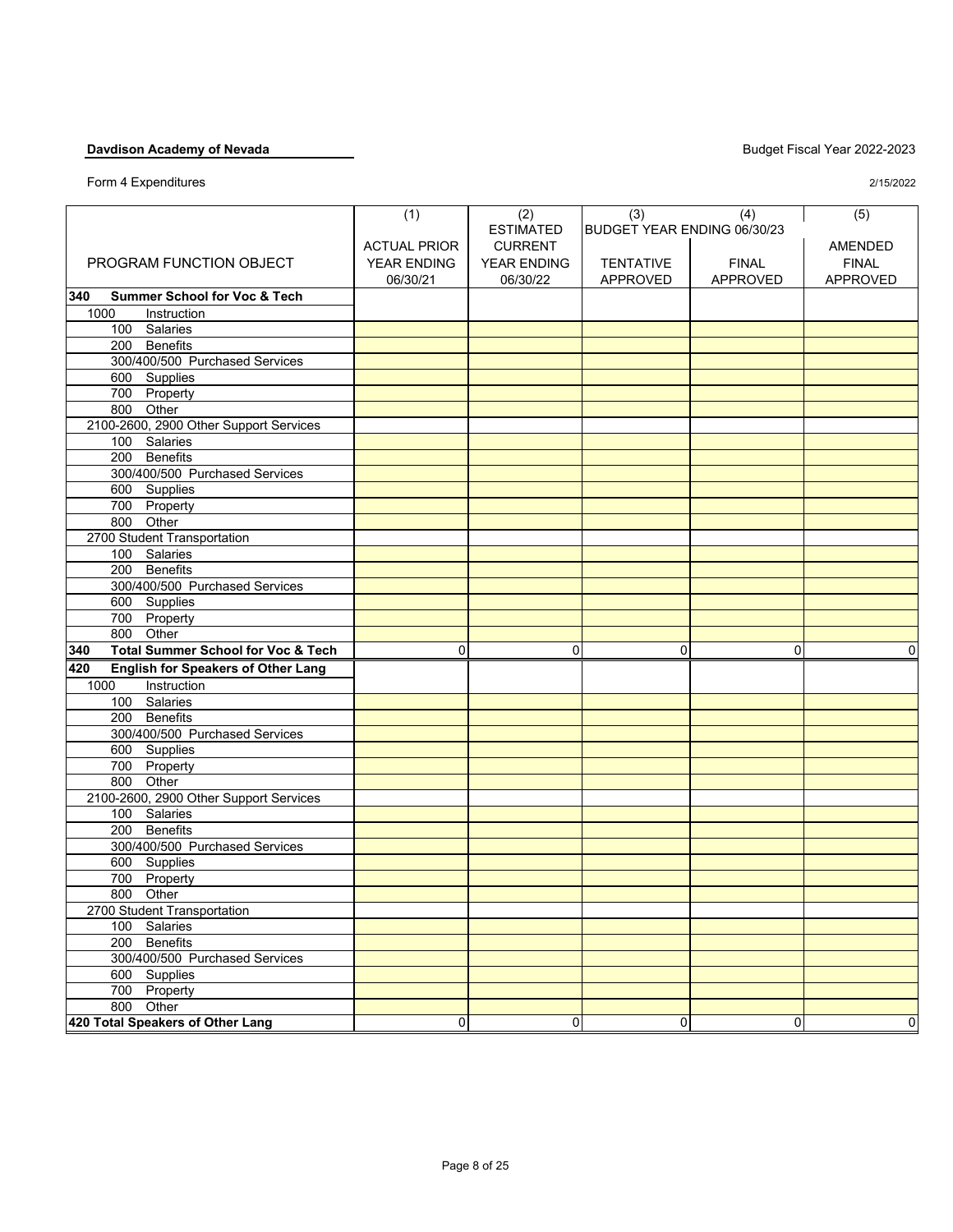|                                                       | (1)                 | (2)                | (3)                         | (4)             | (5)             |
|-------------------------------------------------------|---------------------|--------------------|-----------------------------|-----------------|-----------------|
|                                                       |                     | <b>ESTIMATED</b>   | BUDGET YEAR ENDING 06/30/23 |                 |                 |
|                                                       | <b>ACTUAL PRIOR</b> | <b>CURRENT</b>     |                             |                 | AMENDED         |
| PROGRAM FUNCTION OBJECT                               | YEAR ENDING         | <b>YEAR ENDING</b> | <b>TENTATIVE</b>            | <b>FINAL</b>    | <b>FINAL</b>    |
|                                                       | 06/30/21            | 06/30/22           | <b>APPROVED</b>             | <b>APPROVED</b> | <b>APPROVED</b> |
| 430<br><b>At Risk Education Programs</b>              |                     |                    |                             |                 |                 |
| 1000<br>Instruction                                   |                     |                    |                             |                 |                 |
| 100 Salaries                                          |                     |                    |                             |                 |                 |
| <b>Benefits</b><br>200                                |                     |                    |                             |                 |                 |
| 300/400/500 Purchased Services                        |                     |                    |                             |                 |                 |
| 600 Supplies                                          |                     |                    |                             |                 |                 |
| 700 Property                                          |                     |                    |                             |                 |                 |
| Other<br>800                                          |                     |                    |                             |                 |                 |
| 2100-2600, 2900 Other Support Services                |                     |                    |                             |                 |                 |
| 100 Salaries                                          |                     |                    |                             |                 |                 |
| <b>Benefits</b><br>200                                |                     |                    |                             |                 |                 |
| 300/400/500 Purchased Services                        |                     |                    |                             |                 |                 |
| 600 Supplies                                          |                     |                    |                             |                 |                 |
| 700 Property                                          |                     |                    |                             |                 |                 |
| Other<br>800                                          |                     |                    |                             |                 |                 |
| 2700 Student Transportation                           |                     |                    |                             |                 |                 |
| 100 Salaries                                          |                     |                    |                             |                 |                 |
| <b>Benefits</b><br>200                                |                     |                    |                             |                 |                 |
| 300/400/500 Purchased Services                        |                     |                    |                             |                 |                 |
| 600 Supplies                                          |                     |                    |                             |                 |                 |
| 700 Property                                          |                     |                    |                             |                 |                 |
| Other<br>800                                          |                     |                    |                             |                 |                 |
| 430<br><b>Total At Risk Education Programs</b>        | $\mathbf 0$         | 0                  | 0                           | $\mathbf 0$     | 0               |
| <b>Summer School for Other Inst Prog</b><br>440       |                     |                    |                             |                 |                 |
| Instruction<br>1000                                   |                     |                    |                             |                 |                 |
| 100 Salaries                                          |                     |                    |                             |                 |                 |
| 200 Benefits                                          |                     |                    |                             |                 |                 |
| 300/400/500 Purchased Services                        |                     |                    |                             |                 |                 |
| 600 Supplies                                          |                     |                    |                             |                 |                 |
| 700<br>Property                                       |                     |                    |                             |                 |                 |
| Other<br>800                                          |                     |                    |                             |                 |                 |
| 2100-2600, 2900 Other Support Services                |                     |                    |                             |                 |                 |
| 100 Salaries                                          |                     |                    |                             |                 |                 |
| <b>Benefits</b><br>200                                |                     |                    |                             |                 |                 |
| 300/400/500 Purchased Services                        |                     |                    |                             |                 |                 |
| 600 Supplies                                          |                     |                    |                             |                 |                 |
| 700 Property                                          |                     |                    |                             |                 |                 |
| 800<br>Other                                          |                     |                    |                             |                 |                 |
| 2700 Student Transportation                           |                     |                    |                             |                 |                 |
| 100 Salaries                                          |                     |                    |                             |                 |                 |
| 200 Benefits                                          |                     |                    |                             |                 |                 |
| 300/400/500 Purchased Services                        |                     |                    |                             |                 |                 |
| 600 Supplies                                          |                     |                    |                             |                 |                 |
| 700 Property                                          |                     |                    |                             |                 |                 |
| 800 Other                                             |                     |                    |                             |                 |                 |
| <b>Total Summer School for Other Inst Prog</b><br>440 | 0                   | 0                  | 0                           | 0               | 0               |
|                                                       |                     |                    |                             |                 |                 |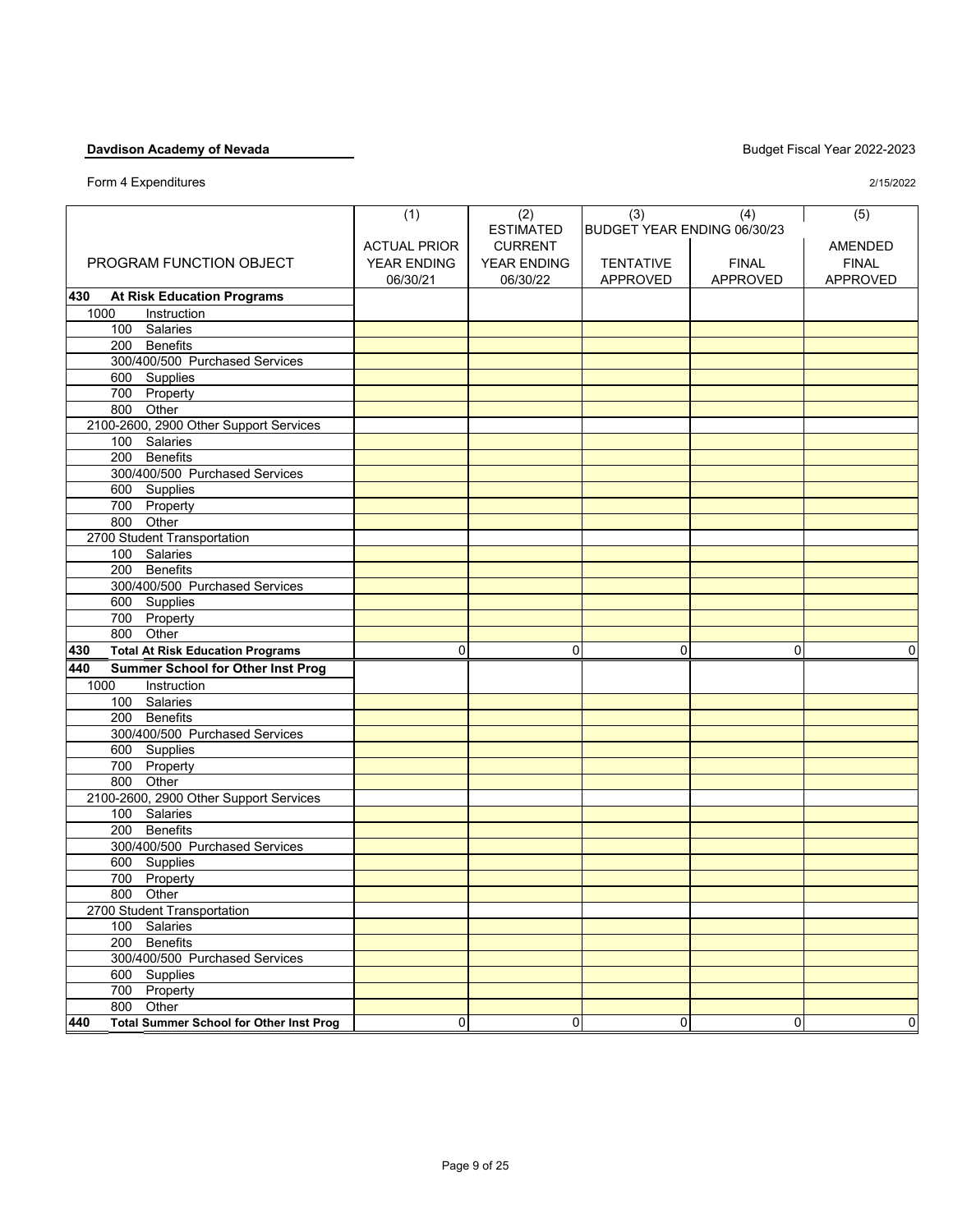Form 4 Expenditures

|                                                  | (1)                     | (2)                                | (3)                                 | (4)                             | (5)                             |
|--------------------------------------------------|-------------------------|------------------------------------|-------------------------------------|---------------------------------|---------------------------------|
|                                                  |                         | <b>ESTIMATED</b><br><b>CURRENT</b> | BUDGET YEAR ENDING 06/30/23         |                                 |                                 |
|                                                  | <b>ACTUAL PRIOR</b>     |                                    |                                     |                                 | AMENDED                         |
| PROGRAM FUNCTION OBJECT                          | YEAR ENDING<br>06/30/21 | YEAR ENDING<br>06/30/22            | <b>TENTATIVE</b><br><b>APPROVED</b> | <b>FINAL</b><br><b>APPROVED</b> | <b>FINAL</b><br><b>APPROVED</b> |
|                                                  |                         |                                    |                                     |                                 |                                 |
| 450<br><b>Gifted and Talented Programs</b>       |                         |                                    |                                     |                                 |                                 |
| Instruction<br>1000                              |                         |                                    |                                     |                                 |                                 |
| Salaries<br>100                                  | 2,010,752               | 1,837,000                          | 1,371,140                           |                                 |                                 |
| 200 Benefits                                     | 612,433                 | 648,000                            | 558,085                             |                                 |                                 |
| 300/400/500 Purchased Services                   | 150,552<br>90,709       | 142,000                            | 23,270                              |                                 |                                 |
| 600 Supplies                                     |                         | 108,000                            | 61,345                              |                                 |                                 |
| 700 Property<br>Other<br>800                     | 1,021<br>730            | $\overline{0}$<br>2,500            | 825                                 |                                 |                                 |
| 2100-2600, 2900 Other Support Services           |                         |                                    |                                     |                                 |                                 |
| 100 Salaries                                     | 1,369,164               | 1,357,000                          | 1,029,210                           |                                 |                                 |
| 200 Benefits                                     | 385,934                 | 387,000                            | 327,380                             |                                 |                                 |
| 300/400/500 Purchased Services                   | 603,821                 | 570,000                            | 572,795                             |                                 |                                 |
| 600 Supplies                                     | 73,385                  | 70,000                             | 103,160                             |                                 |                                 |
| 700 Property                                     | 49,593                  | 49,000                             | 45,590                              |                                 |                                 |
| 800 Other                                        | 17,446                  | 7,000                              | 4,330                               |                                 |                                 |
| 2700 Student Transportation                      |                         |                                    |                                     |                                 |                                 |
| 100 Salaries                                     |                         |                                    |                                     |                                 |                                 |
| 200 Benefits                                     |                         |                                    |                                     |                                 |                                 |
| 300/400/500 Purchased Services                   | 28,080                  | 35,000                             | 77,480                              |                                 |                                 |
| 600 Supplies                                     |                         |                                    |                                     |                                 |                                 |
| 700 Property                                     |                         |                                    |                                     |                                 |                                 |
| 800<br>Other                                     |                         |                                    |                                     |                                 |                                 |
| 440<br><b>Total Gifted and Talented Programs</b> | 5,393,620               | 5,212,500                          | 4.174.610                           | 0                               | $\mathbf 0$                     |
| 490<br><b>Other Instructional Programs</b>       |                         |                                    |                                     |                                 |                                 |
| Instruction<br>1000                              |                         |                                    |                                     |                                 |                                 |
| 100 Salaries                                     |                         |                                    |                                     |                                 |                                 |
| 200 Benefits                                     |                         |                                    |                                     |                                 |                                 |
| 300/400/500 Purchased Services                   |                         |                                    |                                     |                                 |                                 |
| 600 Supplies                                     |                         |                                    |                                     |                                 |                                 |
| 700 Property                                     |                         |                                    |                                     |                                 |                                 |
| Other<br>800                                     |                         |                                    |                                     |                                 |                                 |
| 2100-2600, 2900 Other Support Services           |                         |                                    |                                     |                                 |                                 |
| 100 Salaries                                     |                         |                                    |                                     |                                 |                                 |
| 200 Benefits                                     |                         |                                    |                                     |                                 |                                 |
| 300/400/500 Purchased Services                   |                         |                                    |                                     |                                 |                                 |
| 600 Supplies                                     |                         |                                    |                                     |                                 |                                 |
| 700 Property                                     |                         |                                    |                                     |                                 |                                 |
| 800 Other                                        |                         |                                    |                                     |                                 |                                 |
| 2700 Student Transportation                      |                         |                                    |                                     |                                 |                                 |
| 100 Salaries                                     |                         |                                    |                                     |                                 |                                 |
| 200 Benefits                                     |                         |                                    |                                     |                                 |                                 |
| 300/400/500 Purchased Services                   |                         |                                    |                                     |                                 |                                 |
| 600 Supplies                                     |                         |                                    |                                     |                                 |                                 |
| 700 Property                                     |                         |                                    |                                     |                                 |                                 |
| 800 Other                                        |                         |                                    |                                     |                                 |                                 |
| <b>Total Other Instructional Programs</b><br>490 | 0                       | 0                                  | 0                                   | 0                               | 0                               |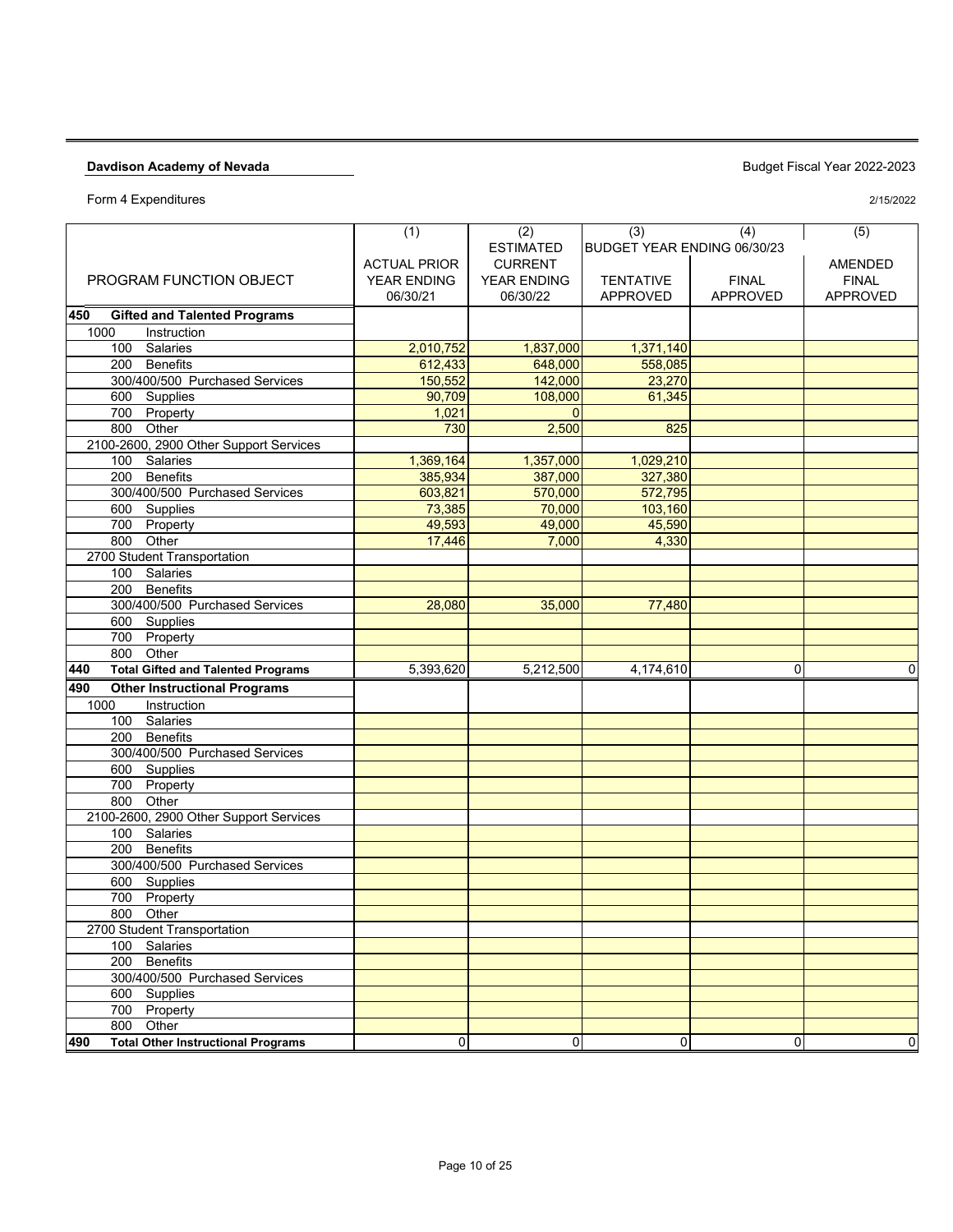| Davdison Academy of Nevada                                                                                      |   |             |           |   | Budget Fiscal Year 2022-2023 |
|-----------------------------------------------------------------------------------------------------------------|---|-------------|-----------|---|------------------------------|
|                                                                                                                 |   |             |           |   |                              |
| Form 4 Expenditures                                                                                             |   |             |           |   | 2/15/2022                    |
| <b>Community Services Programs</b><br>800                                                                       |   |             |           |   |                              |
| 1000<br>Instruction                                                                                             |   |             |           |   |                              |
| 100 Salaries                                                                                                    |   |             |           |   |                              |
| 200 Benefits                                                                                                    |   |             |           |   |                              |
| 300/400/500 Purchased Services                                                                                  |   |             |           |   |                              |
| 600 Supplies                                                                                                    |   |             |           |   |                              |
| 700 Property                                                                                                    |   |             |           |   |                              |
| 800 Other                                                                                                       |   |             |           |   |                              |
| 2100-2600, 2900 Other Support Services                                                                          |   |             |           |   |                              |
| 100 Salaries                                                                                                    |   |             |           |   |                              |
| 200 Benefits                                                                                                    |   |             |           |   |                              |
| 300/400/500 Purchased Services                                                                                  |   |             |           |   |                              |
| 600 Supplies                                                                                                    |   |             |           |   |                              |
| 700 Property                                                                                                    |   |             |           |   |                              |
| 800 Other                                                                                                       |   |             |           |   |                              |
| 2700 Student Transportation                                                                                     |   |             |           |   |                              |
| 100 Salaries                                                                                                    |   |             |           |   |                              |
| 200 Benefits                                                                                                    |   |             |           |   |                              |
| 300/400/500 Purchased Services                                                                                  |   |             |           |   |                              |
| 600 Supplies                                                                                                    |   |             |           |   |                              |
| 700 Property                                                                                                    |   |             |           |   |                              |
| 800 Other                                                                                                       |   |             |           |   |                              |
|                                                                                                                 |   |             |           |   |                              |
|                                                                                                                 | 0 | 0           | 0         | 0 | $\Omega$                     |
|                                                                                                                 |   |             |           |   |                              |
|                                                                                                                 |   |             |           |   |                              |
| 1000<br>Instruction                                                                                             |   |             |           |   |                              |
| 100 Salaries                                                                                                    |   |             |           |   |                              |
| 200 Benefits                                                                                                    |   |             |           |   |                              |
| 800 Total Community Services Programs<br>900 Co-curricular & Extra-Curricular<br>300/400/500 Purchased Services |   |             |           |   |                              |
| 600 Supplies                                                                                                    |   |             |           |   |                              |
| 700 Property                                                                                                    |   |             |           |   |                              |
| 800 Other                                                                                                       |   |             |           |   |                              |
| 2100-2600, 2900 Other Support Services                                                                          |   |             |           |   |                              |
| 100 Salaries                                                                                                    |   |             |           |   |                              |
| 200 Benefits                                                                                                    |   |             |           |   |                              |
| 300/400/500 Purchased Services                                                                                  |   |             |           |   |                              |
| 600 Supplies                                                                                                    |   |             |           |   |                              |
| 700 Property                                                                                                    |   |             |           |   |                              |
| 800 Other                                                                                                       |   |             |           |   |                              |
| 2700 Student Transportation                                                                                     |   |             |           |   |                              |
| 100 Salaries                                                                                                    |   |             |           |   |                              |
| 200 Benefits                                                                                                    |   |             |           |   |                              |
| 300/400/500 Purchased Services                                                                                  |   |             |           |   |                              |
| 600 Supplies                                                                                                    |   |             |           |   |                              |
| 700 Property                                                                                                    |   |             |           |   |                              |
| 800 Other<br>900 Co-curricular & Extra-Curricular                                                               | 0 | $\mathbf 0$ | $\pmb{0}$ | 0 | $\pmb{0}$                    |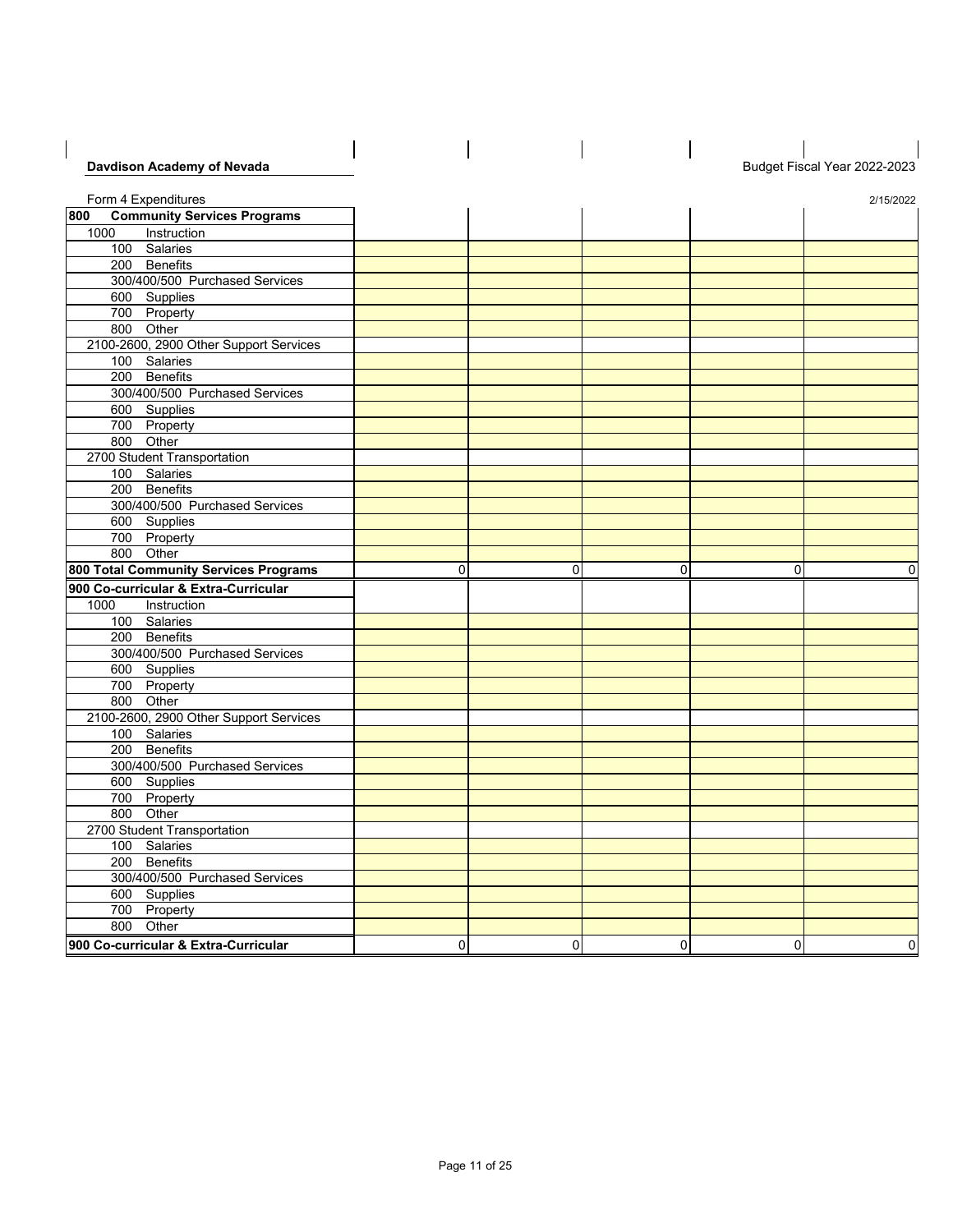| Form 4 Expenditures                         |                     |                    |                             |                 | 2/15/2022    |
|---------------------------------------------|---------------------|--------------------|-----------------------------|-----------------|--------------|
|                                             | (1)                 | (2)                | (3)                         | (4)             | (5)          |
|                                             |                     | <b>ESTIMATED</b>   | BUDGET YEAR ENDING 06/30/23 |                 |              |
|                                             | <b>ACTUAL PRIOR</b> | <b>CURRENT</b>     |                             |                 | AMENDED      |
| PROGRAM FUNCTION OBJECT                     | <b>YEAR ENDING</b>  | <b>YEAR ENDING</b> | <b>TENTATIVE</b>            | <b>FINAL</b>    | <b>FINAL</b> |
|                                             | 06/30/21            | 06/30/22           | APPROVED                    | <b>APPROVED</b> | APPROVED     |
| <b>UNDISTRIBUTED EXPENDITURES</b><br>000    |                     |                    |                             |                 |              |
| <b>Support Services-Students</b><br>2100    |                     |                    |                             |                 |              |
| 100 Salaries                                |                     |                    |                             |                 |              |
| 200 Benefits                                |                     |                    |                             |                 |              |
| 300/400/500 Purchased Services              |                     |                    |                             |                 |              |
| 600 Supplies                                |                     |                    |                             |                 |              |
| 700 Property                                |                     |                    |                             |                 |              |
| 800 Other                                   |                     |                    |                             |                 |              |
| 2100 SUBTOTAL                               | 0                   | $\mathbf{0}$       | $\Omega$                    | $\mathbf{0}$    | 0            |
| <b>Support Services-Instruction</b><br>2200 |                     |                    |                             |                 |              |
| 100 Salaries                                |                     |                    |                             |                 |              |
| 200 Benefits                                |                     |                    |                             |                 |              |
| 300/400/500 Purchased Services              |                     |                    |                             |                 |              |
| 600 Supplies                                |                     |                    |                             |                 |              |
| 700 Property                                |                     |                    |                             |                 |              |
| 800 Other                                   |                     |                    |                             |                 |              |
| 2200 SUBTOTAL                               | 0                   | $\Omega$           | 0                           | 0               | 0            |
| 2300<br><b>Support Services-Gen Admin</b>   |                     |                    |                             |                 |              |
| 100 Salaries                                |                     |                    |                             |                 |              |
| 200 Benefits                                |                     |                    |                             |                 |              |
| 300/400/500 Purchased Services              |                     |                    |                             |                 |              |
| 600 Supplies                                |                     |                    |                             |                 |              |
| 700 Property                                |                     |                    |                             |                 |              |
| 800 Other                                   |                     |                    |                             |                 |              |
| 2300 SUBTOTAL                               | 0                   | 0                  | 0                           | 0               | 0            |
| <b>Support Serv-School Admin</b><br>2400    |                     |                    |                             |                 |              |
| 100 Salaries                                |                     |                    |                             |                 |              |
| 200 Benefits                                |                     |                    |                             |                 |              |
| 300/400/500 Purchased Services              |                     |                    |                             |                 |              |
| 600 Supplies                                |                     |                    |                             |                 |              |
| 700 Property                                |                     |                    |                             |                 |              |
| 800 Other                                   |                     |                    |                             |                 |              |
| 2400 SUBTOTAL                               | 0                   | $\mathbf 0$        | 0                           | $\mathbf 0$     | $\mathbf 0$  |
| 2500<br><b>Central Services</b>             |                     |                    |                             |                 |              |
| 100 Salaries                                |                     |                    |                             |                 |              |
| 200 Benefits                                |                     |                    |                             |                 |              |
| 300/400/500 Purchased Services              |                     |                    |                             |                 |              |
| 600 Supplies                                |                     |                    |                             |                 |              |
| 700 Property                                |                     |                    |                             |                 |              |
| 800 Other                                   |                     |                    |                             |                 |              |
| <b>2500 SUBTOTAL</b>                        | $\mathbf 0$         | $\mathbf 0$        | 0                           | $\mathbf 0$     | 0            |
|                                             |                     |                    |                             |                 |              |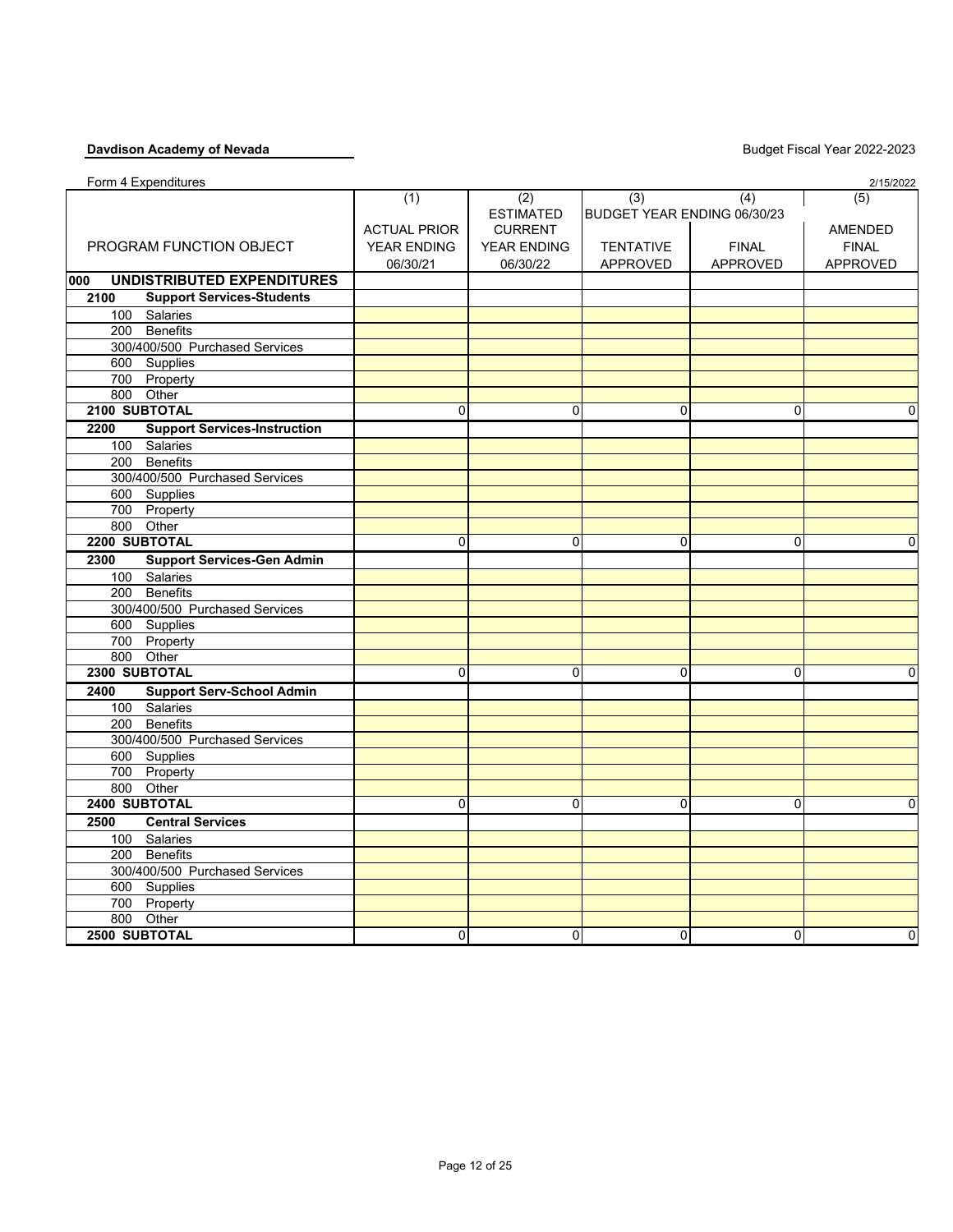Form 4 Expenditures

| 2/15/2022 |
|-----------|
|           |

|                                            | (1)                 | (2)                | (3)                         | (4)             | (5)            |
|--------------------------------------------|---------------------|--------------------|-----------------------------|-----------------|----------------|
|                                            |                     | <b>ESTIMATED</b>   | BUDGET YEAR ENDING 06/30/23 |                 |                |
|                                            | <b>ACTUAL PRIOR</b> | <b>CURRENT</b>     |                             |                 | <b>AMENDED</b> |
| PROGRAM FUNCTION OBJECT                    | <b>YEAR ENDING</b>  | <b>YEAR ENDING</b> | <b>TENTATIVE</b>            | <b>FINAL</b>    | <b>FINAL</b>   |
|                                            | 06/30/21            | 06/30/22           | APPROVED                    | <b>APPROVED</b> | APPROVED       |
| <b>Operating/Maintenance Plant</b><br>2600 |                     |                    |                             |                 |                |
| <b>Service</b>                             |                     |                    |                             |                 |                |
| Salaries<br>100                            |                     |                    |                             |                 |                |
| 200<br><b>Benefits</b>                     |                     |                    |                             |                 |                |
| 300/400/500 Purchased Services             |                     |                    |                             |                 |                |
| 600 Supplies                               |                     |                    |                             |                 |                |
| 700 Property                               |                     |                    |                             |                 |                |
| 800 Other                                  |                     |                    |                             |                 |                |
| 2600 SUBTOTAL                              | $\Omega$            | $\Omega$           | $\Omega$                    | $\Omega$        | $\mathbf{0}$   |
| <b>Student Transportation</b><br>2700      |                     |                    |                             |                 |                |
| 100<br>Salaries                            |                     |                    |                             |                 |                |
| <b>Benefits</b><br>200                     |                     |                    |                             |                 |                |
| 300/400/500 Purchased Services             |                     |                    |                             |                 |                |
| 600 Supplies                               |                     |                    |                             |                 |                |
| 700 Property                               |                     |                    |                             |                 |                |
| 800 Other                                  |                     |                    |                             |                 |                |
| 2700 SUBTOTAL                              | $\mathbf 0$         | $\mathbf 0$        | $\Omega$                    | $\Omega$        | 0              |
| <b>Other Support (All Objects)</b><br>2900 |                     |                    |                             |                 |                |
| 100 Salaries                               |                     |                    |                             |                 |                |
| <b>Benefits</b><br>200                     |                     |                    |                             |                 |                |
| 300/400/500 Purchased Services             |                     |                    |                             |                 |                |
| 600 Supplies                               |                     |                    |                             |                 |                |
| 700 Property                               |                     |                    |                             |                 |                |
| 800 Other                                  |                     |                    |                             |                 |                |
| 2900 SUBTOTAL                              | $\mathbf 0$         | $\mathbf 0$        | $\Omega$                    | $\Omega$        | $\mathbf 0$    |
| 2000s TOTAL SUPPORT SERVICES               | 0                   | 0                  | 0                           | 0               | $\mathbf{0}$   |
| <b>Food Service</b><br>3100                |                     |                    |                             |                 |                |
| <b>Salaries</b><br>100                     |                     |                    |                             |                 |                |
| 200 Benefits                               |                     |                    |                             |                 |                |
| 300/400/500 Purchased Services             |                     |                    |                             |                 |                |
| 600 Supplies                               |                     |                    |                             |                 |                |
| 700 Property                               |                     |                    |                             |                 |                |
| 800 Other                                  |                     |                    |                             |                 |                |
| 3100 TOTAL FOOD SERVICES                   | 0                   | $\mathbf 0$        | $\Omega$                    | $\Omega$        | $\mathbf 0$    |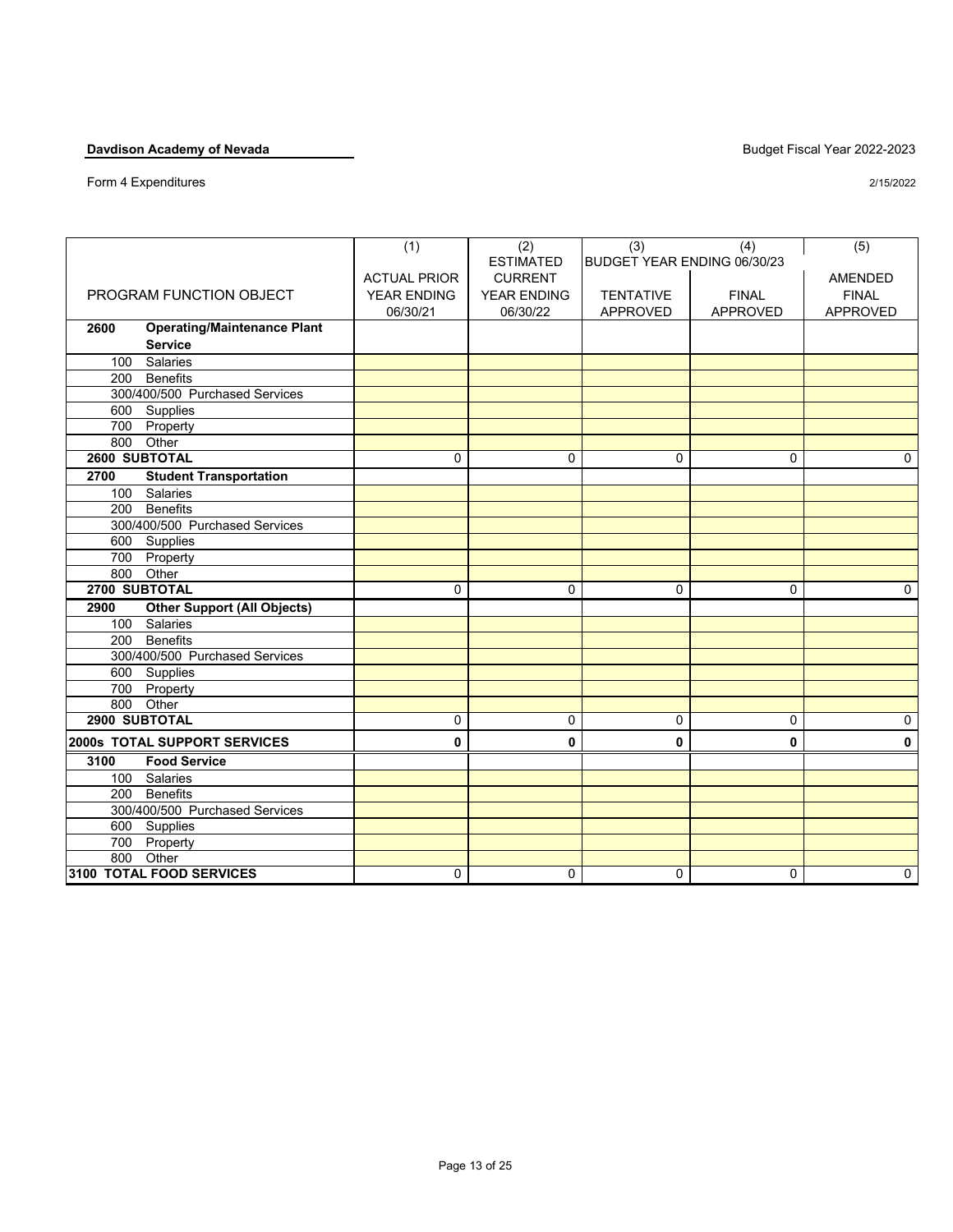| <b>ESTIMATED</b><br>BUDGET YEAR ENDING 06/30/23<br><b>ACTUAL PRIOR</b><br><b>CURRENT</b><br><b>AMENDED</b><br>PROGRAM FUNCTION OBJECT<br><b>FINAL</b><br>YEAR ENDING<br>YEAR ENDING<br><b>TENTATIVE</b><br><b>FINAL</b><br>APPROVED<br>06/30/21<br>06/30/22<br>APPROVED<br><b>APPROVED</b><br><b>Land Acquisition</b><br>4100<br>100 Salaries<br>200 Benefits<br>300/400/500 Purchased Services<br>600 Supplies<br>700 Property<br>800 Other<br>4100 SUBTOTAL<br>$\Omega$<br>$\mathbf 0$<br>$\Omega$<br>$\Omega$<br>0<br>4200<br><b>Land Improvement</b><br>100 Salaries<br>200 Benefits<br>300/400/500 Purchased Services<br>600 Supplies<br>700 Property<br>800 Other<br>4200 SUBTOTAL<br>0<br>$\mathbf 0$<br>$\Omega$<br>$\mathbf{0}$<br>0<br>4300<br>Architecture/Engineering<br>100 Salaries<br>200 Benefits<br>300/400/500 Purchased Services<br>600 Supplies<br>700 Property<br>800 Other<br>4300 SUBTOTAL<br>0<br>0<br>$\Omega$<br>0<br>$\Omega$<br>4400<br><b>Educational Specifications Dev</b><br>100 Salaries<br>200 Benefits<br>300/400/500 Purchased Services<br>600 Supplies<br>700 Property<br>800 Other<br>4400 SUBTOTAL<br>$\mathbf 0$<br>0<br>0<br>$\Omega$<br>$\Omega$<br>4500<br><b>Building Improvement</b><br>100 Salaries<br>200 Benefits<br>300/400/500 Purchased Services<br>600 Supplies<br>700 Property<br>800 Other<br><b>4500 SUBTOTAL</b><br>0<br>0<br>0<br>0<br>0<br>4600<br><b>Site Improvement</b><br>100 Salaries<br>200 Benefits | Form 4 Expenditures            |     |     |     |     | 2/15/2022 |
|----------------------------------------------------------------------------------------------------------------------------------------------------------------------------------------------------------------------------------------------------------------------------------------------------------------------------------------------------------------------------------------------------------------------------------------------------------------------------------------------------------------------------------------------------------------------------------------------------------------------------------------------------------------------------------------------------------------------------------------------------------------------------------------------------------------------------------------------------------------------------------------------------------------------------------------------------------------------------------------------------------------------------------------------------------------------------------------------------------------------------------------------------------------------------------------------------------------------------------------------------------------------------------------------------------------------------------------------------------------------------------------------------------------------------------------------------------------------|--------------------------------|-----|-----|-----|-----|-----------|
|                                                                                                                                                                                                                                                                                                                                                                                                                                                                                                                                                                                                                                                                                                                                                                                                                                                                                                                                                                                                                                                                                                                                                                                                                                                                                                                                                                                                                                                                      |                                | (1) | (2) | (3) | (4) | (5)       |
|                                                                                                                                                                                                                                                                                                                                                                                                                                                                                                                                                                                                                                                                                                                                                                                                                                                                                                                                                                                                                                                                                                                                                                                                                                                                                                                                                                                                                                                                      |                                |     |     |     |     |           |
|                                                                                                                                                                                                                                                                                                                                                                                                                                                                                                                                                                                                                                                                                                                                                                                                                                                                                                                                                                                                                                                                                                                                                                                                                                                                                                                                                                                                                                                                      |                                |     |     |     |     |           |
|                                                                                                                                                                                                                                                                                                                                                                                                                                                                                                                                                                                                                                                                                                                                                                                                                                                                                                                                                                                                                                                                                                                                                                                                                                                                                                                                                                                                                                                                      |                                |     |     |     |     |           |
|                                                                                                                                                                                                                                                                                                                                                                                                                                                                                                                                                                                                                                                                                                                                                                                                                                                                                                                                                                                                                                                                                                                                                                                                                                                                                                                                                                                                                                                                      |                                |     |     |     |     |           |
|                                                                                                                                                                                                                                                                                                                                                                                                                                                                                                                                                                                                                                                                                                                                                                                                                                                                                                                                                                                                                                                                                                                                                                                                                                                                                                                                                                                                                                                                      |                                |     |     |     |     |           |
|                                                                                                                                                                                                                                                                                                                                                                                                                                                                                                                                                                                                                                                                                                                                                                                                                                                                                                                                                                                                                                                                                                                                                                                                                                                                                                                                                                                                                                                                      |                                |     |     |     |     |           |
|                                                                                                                                                                                                                                                                                                                                                                                                                                                                                                                                                                                                                                                                                                                                                                                                                                                                                                                                                                                                                                                                                                                                                                                                                                                                                                                                                                                                                                                                      |                                |     |     |     |     |           |
|                                                                                                                                                                                                                                                                                                                                                                                                                                                                                                                                                                                                                                                                                                                                                                                                                                                                                                                                                                                                                                                                                                                                                                                                                                                                                                                                                                                                                                                                      |                                |     |     |     |     |           |
|                                                                                                                                                                                                                                                                                                                                                                                                                                                                                                                                                                                                                                                                                                                                                                                                                                                                                                                                                                                                                                                                                                                                                                                                                                                                                                                                                                                                                                                                      |                                |     |     |     |     |           |
|                                                                                                                                                                                                                                                                                                                                                                                                                                                                                                                                                                                                                                                                                                                                                                                                                                                                                                                                                                                                                                                                                                                                                                                                                                                                                                                                                                                                                                                                      |                                |     |     |     |     |           |
|                                                                                                                                                                                                                                                                                                                                                                                                                                                                                                                                                                                                                                                                                                                                                                                                                                                                                                                                                                                                                                                                                                                                                                                                                                                                                                                                                                                                                                                                      |                                |     |     |     |     |           |
|                                                                                                                                                                                                                                                                                                                                                                                                                                                                                                                                                                                                                                                                                                                                                                                                                                                                                                                                                                                                                                                                                                                                                                                                                                                                                                                                                                                                                                                                      |                                |     |     |     |     |           |
|                                                                                                                                                                                                                                                                                                                                                                                                                                                                                                                                                                                                                                                                                                                                                                                                                                                                                                                                                                                                                                                                                                                                                                                                                                                                                                                                                                                                                                                                      |                                |     |     |     |     |           |
|                                                                                                                                                                                                                                                                                                                                                                                                                                                                                                                                                                                                                                                                                                                                                                                                                                                                                                                                                                                                                                                                                                                                                                                                                                                                                                                                                                                                                                                                      |                                |     |     |     |     |           |
|                                                                                                                                                                                                                                                                                                                                                                                                                                                                                                                                                                                                                                                                                                                                                                                                                                                                                                                                                                                                                                                                                                                                                                                                                                                                                                                                                                                                                                                                      |                                |     |     |     |     |           |
|                                                                                                                                                                                                                                                                                                                                                                                                                                                                                                                                                                                                                                                                                                                                                                                                                                                                                                                                                                                                                                                                                                                                                                                                                                                                                                                                                                                                                                                                      |                                |     |     |     |     |           |
|                                                                                                                                                                                                                                                                                                                                                                                                                                                                                                                                                                                                                                                                                                                                                                                                                                                                                                                                                                                                                                                                                                                                                                                                                                                                                                                                                                                                                                                                      |                                |     |     |     |     |           |
|                                                                                                                                                                                                                                                                                                                                                                                                                                                                                                                                                                                                                                                                                                                                                                                                                                                                                                                                                                                                                                                                                                                                                                                                                                                                                                                                                                                                                                                                      |                                |     |     |     |     |           |
|                                                                                                                                                                                                                                                                                                                                                                                                                                                                                                                                                                                                                                                                                                                                                                                                                                                                                                                                                                                                                                                                                                                                                                                                                                                                                                                                                                                                                                                                      |                                |     |     |     |     |           |
|                                                                                                                                                                                                                                                                                                                                                                                                                                                                                                                                                                                                                                                                                                                                                                                                                                                                                                                                                                                                                                                                                                                                                                                                                                                                                                                                                                                                                                                                      |                                |     |     |     |     |           |
|                                                                                                                                                                                                                                                                                                                                                                                                                                                                                                                                                                                                                                                                                                                                                                                                                                                                                                                                                                                                                                                                                                                                                                                                                                                                                                                                                                                                                                                                      |                                |     |     |     |     |           |
|                                                                                                                                                                                                                                                                                                                                                                                                                                                                                                                                                                                                                                                                                                                                                                                                                                                                                                                                                                                                                                                                                                                                                                                                                                                                                                                                                                                                                                                                      |                                |     |     |     |     |           |
|                                                                                                                                                                                                                                                                                                                                                                                                                                                                                                                                                                                                                                                                                                                                                                                                                                                                                                                                                                                                                                                                                                                                                                                                                                                                                                                                                                                                                                                                      |                                |     |     |     |     |           |
|                                                                                                                                                                                                                                                                                                                                                                                                                                                                                                                                                                                                                                                                                                                                                                                                                                                                                                                                                                                                                                                                                                                                                                                                                                                                                                                                                                                                                                                                      |                                |     |     |     |     |           |
|                                                                                                                                                                                                                                                                                                                                                                                                                                                                                                                                                                                                                                                                                                                                                                                                                                                                                                                                                                                                                                                                                                                                                                                                                                                                                                                                                                                                                                                                      |                                |     |     |     |     |           |
|                                                                                                                                                                                                                                                                                                                                                                                                                                                                                                                                                                                                                                                                                                                                                                                                                                                                                                                                                                                                                                                                                                                                                                                                                                                                                                                                                                                                                                                                      |                                |     |     |     |     |           |
|                                                                                                                                                                                                                                                                                                                                                                                                                                                                                                                                                                                                                                                                                                                                                                                                                                                                                                                                                                                                                                                                                                                                                                                                                                                                                                                                                                                                                                                                      |                                |     |     |     |     |           |
|                                                                                                                                                                                                                                                                                                                                                                                                                                                                                                                                                                                                                                                                                                                                                                                                                                                                                                                                                                                                                                                                                                                                                                                                                                                                                                                                                                                                                                                                      |                                |     |     |     |     |           |
|                                                                                                                                                                                                                                                                                                                                                                                                                                                                                                                                                                                                                                                                                                                                                                                                                                                                                                                                                                                                                                                                                                                                                                                                                                                                                                                                                                                                                                                                      |                                |     |     |     |     |           |
|                                                                                                                                                                                                                                                                                                                                                                                                                                                                                                                                                                                                                                                                                                                                                                                                                                                                                                                                                                                                                                                                                                                                                                                                                                                                                                                                                                                                                                                                      |                                |     |     |     |     |           |
|                                                                                                                                                                                                                                                                                                                                                                                                                                                                                                                                                                                                                                                                                                                                                                                                                                                                                                                                                                                                                                                                                                                                                                                                                                                                                                                                                                                                                                                                      |                                |     |     |     |     |           |
|                                                                                                                                                                                                                                                                                                                                                                                                                                                                                                                                                                                                                                                                                                                                                                                                                                                                                                                                                                                                                                                                                                                                                                                                                                                                                                                                                                                                                                                                      |                                |     |     |     |     |           |
|                                                                                                                                                                                                                                                                                                                                                                                                                                                                                                                                                                                                                                                                                                                                                                                                                                                                                                                                                                                                                                                                                                                                                                                                                                                                                                                                                                                                                                                                      |                                |     |     |     |     |           |
|                                                                                                                                                                                                                                                                                                                                                                                                                                                                                                                                                                                                                                                                                                                                                                                                                                                                                                                                                                                                                                                                                                                                                                                                                                                                                                                                                                                                                                                                      |                                |     |     |     |     |           |
|                                                                                                                                                                                                                                                                                                                                                                                                                                                                                                                                                                                                                                                                                                                                                                                                                                                                                                                                                                                                                                                                                                                                                                                                                                                                                                                                                                                                                                                                      |                                |     |     |     |     |           |
|                                                                                                                                                                                                                                                                                                                                                                                                                                                                                                                                                                                                                                                                                                                                                                                                                                                                                                                                                                                                                                                                                                                                                                                                                                                                                                                                                                                                                                                                      |                                |     |     |     |     |           |
|                                                                                                                                                                                                                                                                                                                                                                                                                                                                                                                                                                                                                                                                                                                                                                                                                                                                                                                                                                                                                                                                                                                                                                                                                                                                                                                                                                                                                                                                      |                                |     |     |     |     |           |
|                                                                                                                                                                                                                                                                                                                                                                                                                                                                                                                                                                                                                                                                                                                                                                                                                                                                                                                                                                                                                                                                                                                                                                                                                                                                                                                                                                                                                                                                      |                                |     |     |     |     |           |
|                                                                                                                                                                                                                                                                                                                                                                                                                                                                                                                                                                                                                                                                                                                                                                                                                                                                                                                                                                                                                                                                                                                                                                                                                                                                                                                                                                                                                                                                      |                                |     |     |     |     |           |
|                                                                                                                                                                                                                                                                                                                                                                                                                                                                                                                                                                                                                                                                                                                                                                                                                                                                                                                                                                                                                                                                                                                                                                                                                                                                                                                                                                                                                                                                      |                                |     |     |     |     |           |
|                                                                                                                                                                                                                                                                                                                                                                                                                                                                                                                                                                                                                                                                                                                                                                                                                                                                                                                                                                                                                                                                                                                                                                                                                                                                                                                                                                                                                                                                      |                                |     |     |     |     |           |
|                                                                                                                                                                                                                                                                                                                                                                                                                                                                                                                                                                                                                                                                                                                                                                                                                                                                                                                                                                                                                                                                                                                                                                                                                                                                                                                                                                                                                                                                      |                                |     |     |     |     |           |
|                                                                                                                                                                                                                                                                                                                                                                                                                                                                                                                                                                                                                                                                                                                                                                                                                                                                                                                                                                                                                                                                                                                                                                                                                                                                                                                                                                                                                                                                      |                                |     |     |     |     |           |
|                                                                                                                                                                                                                                                                                                                                                                                                                                                                                                                                                                                                                                                                                                                                                                                                                                                                                                                                                                                                                                                                                                                                                                                                                                                                                                                                                                                                                                                                      |                                |     |     |     |     |           |
|                                                                                                                                                                                                                                                                                                                                                                                                                                                                                                                                                                                                                                                                                                                                                                                                                                                                                                                                                                                                                                                                                                                                                                                                                                                                                                                                                                                                                                                                      |                                |     |     |     |     |           |
|                                                                                                                                                                                                                                                                                                                                                                                                                                                                                                                                                                                                                                                                                                                                                                                                                                                                                                                                                                                                                                                                                                                                                                                                                                                                                                                                                                                                                                                                      |                                |     |     |     |     |           |
|                                                                                                                                                                                                                                                                                                                                                                                                                                                                                                                                                                                                                                                                                                                                                                                                                                                                                                                                                                                                                                                                                                                                                                                                                                                                                                                                                                                                                                                                      |                                |     |     |     |     |           |
|                                                                                                                                                                                                                                                                                                                                                                                                                                                                                                                                                                                                                                                                                                                                                                                                                                                                                                                                                                                                                                                                                                                                                                                                                                                                                                                                                                                                                                                                      |                                |     |     |     |     |           |
|                                                                                                                                                                                                                                                                                                                                                                                                                                                                                                                                                                                                                                                                                                                                                                                                                                                                                                                                                                                                                                                                                                                                                                                                                                                                                                                                                                                                                                                                      | 300/400/500 Purchased Services |     |     |     |     |           |
| 600 Supplies                                                                                                                                                                                                                                                                                                                                                                                                                                                                                                                                                                                                                                                                                                                                                                                                                                                                                                                                                                                                                                                                                                                                                                                                                                                                                                                                                                                                                                                         |                                |     |     |     |     |           |
| 700 Property                                                                                                                                                                                                                                                                                                                                                                                                                                                                                                                                                                                                                                                                                                                                                                                                                                                                                                                                                                                                                                                                                                                                                                                                                                                                                                                                                                                                                                                         |                                |     |     |     |     |           |
| 800 Other                                                                                                                                                                                                                                                                                                                                                                                                                                                                                                                                                                                                                                                                                                                                                                                                                                                                                                                                                                                                                                                                                                                                                                                                                                                                                                                                                                                                                                                            |                                |     |     |     |     |           |
| <b>4600 SUBTOTAL</b><br>0<br>0<br>0<br>0<br>$\mathbf 0$                                                                                                                                                                                                                                                                                                                                                                                                                                                                                                                                                                                                                                                                                                                                                                                                                                                                                                                                                                                                                                                                                                                                                                                                                                                                                                                                                                                                              |                                |     |     |     |     |           |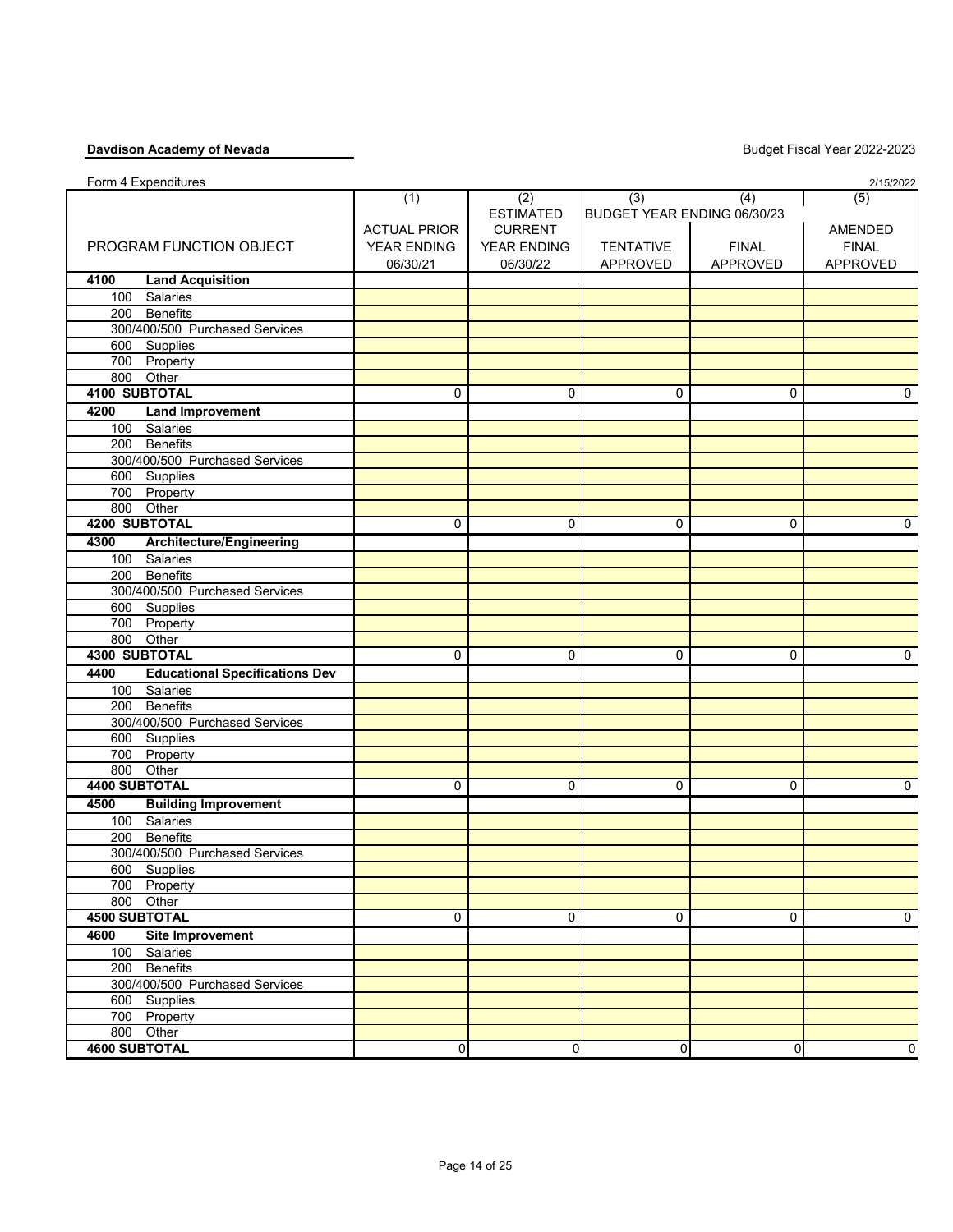Form 4 Expenditures 2/15/2022

|                           |                                               | (1)                 | (2)                | (3)                         | (4)                     | (5)             |
|---------------------------|-----------------------------------------------|---------------------|--------------------|-----------------------------|-------------------------|-----------------|
|                           |                                               |                     | <b>ESTIMATED</b>   | BUDGET YEAR ENDING 06/30/23 |                         |                 |
|                           |                                               | <b>ACTUAL PRIOR</b> | <b>CURRENT</b>     |                             |                         | <b>AMENDED</b>  |
|                           | PROGRAM FUNCTION OBJECT                       | <b>YEAR ENDING</b>  | <b>YEAR ENDING</b> | <b>TENTATIVE</b>            | <b>FINAL</b>            | <b>FINAL</b>    |
|                           |                                               | 06/30/21            | 06/30/22           | <b>APPROVED</b>             | <b>APPROVED</b>         | <b>APPROVED</b> |
| 4700                      | <b>Building Improvement</b>                   |                     |                    |                             |                         |                 |
| 100                       | Salaries                                      |                     |                    |                             |                         |                 |
| 200                       | <b>Benefits</b>                               |                     |                    |                             |                         |                 |
|                           | 300/400/500 Purchased Services                |                     |                    |                             |                         |                 |
| 600                       | Supplies                                      |                     |                    |                             |                         |                 |
| 700                       | Property                                      |                     |                    |                             |                         |                 |
| 800                       | Other                                         |                     |                    |                             |                         |                 |
| <b>4700 SUBTOTAL</b>      |                                               | $\Omega$            | $\mathbf{0}$       | 0                           | $\mathbf{0}$            | $\mathbf{0}$    |
| 4900                      | <b>Other (All Objects)</b>                    |                     |                    |                             |                         |                 |
| 100                       | Salaries                                      |                     |                    |                             |                         |                 |
| 200                       | <b>Benefits</b>                               |                     |                    |                             |                         |                 |
|                           | 300/400/500 Purchased Services                |                     |                    |                             |                         |                 |
| 600                       | Supplies                                      |                     |                    |                             |                         |                 |
| 700                       | Property                                      |                     |                    |                             |                         |                 |
| 800                       | Other                                         |                     |                    |                             |                         |                 |
| <b>4900 SUBTOTAL</b>      |                                               | 0                   | 0                  | 0                           | 0                       | 0               |
|                           | 4000s TOTAL FACILITIES ACQUISITION & CONSTR   | 0                   | 0                  | 0                           | $\overline{\mathbf{0}}$ | 0               |
| 5000                      | <b>Debt Service</b>                           |                     |                    |                             |                         |                 |
| 000                       | <b>TOTAL UNDISTRIBUTED EXPENDITURES</b>       | $\mathbf{0}$        | $\Omega$           | $\Omega$                    | 0                       | $\mathbf 0$     |
|                           | <b>TOTAL ALL EXPENDITURES</b>                 | 5,393,620           | 5,212,500          | 4,174,610                   | $\mathbf{0}$            | 0               |
| 6300                      |                                               | XXXXXXXXXXXX        |                    |                             |                         |                 |
|                           | Contingency (not to exceed 3% of XXXXXXXXXXXX |                     |                    |                             |                         |                 |
|                           | <b>Total Expenditures)</b>                    | <b>XXXXXXXXXX</b>   |                    |                             |                         |                 |
|                           | 8000 ENDING FUND BALANCE                      |                     |                    |                             |                         |                 |
|                           | <b>Reserved Ending Balance</b>                | 1,184,039           | 980,000            | 784,000                     |                         |                 |
|                           | <b>Unreserved Ending Balance</b>              | (127, 985)          | (70,000)           | 259,000                     |                         |                 |
|                           | <b>TOTAL ENDING FUND BALANCE</b>              | 1,056,054           | 910,000            | 1,043,000                   | 0                       | $\mathbf 0$     |
| <b>TOTAL APPLICATIONS</b> |                                               | 6.449.674           | 6.122.500          | 5,217,610                   | $\mathbf 0$             | $\mathbf 0$     |
|                           |                                               |                     |                    |                             |                         |                 |

| <b>CHECKS:</b> | Contingency cannot exceed:                   | <b>XXXXXXXX</b> | 156.375 | 125.238 |  |
|----------------|----------------------------------------------|-----------------|---------|---------|--|
|                | <b>Calculated Total Ending Fund Balance:</b> | 1,056,053       | 855.313 | 703.690 |  |

**Davdison Academy of Nevada** Budget Fiscal Year 2022-2023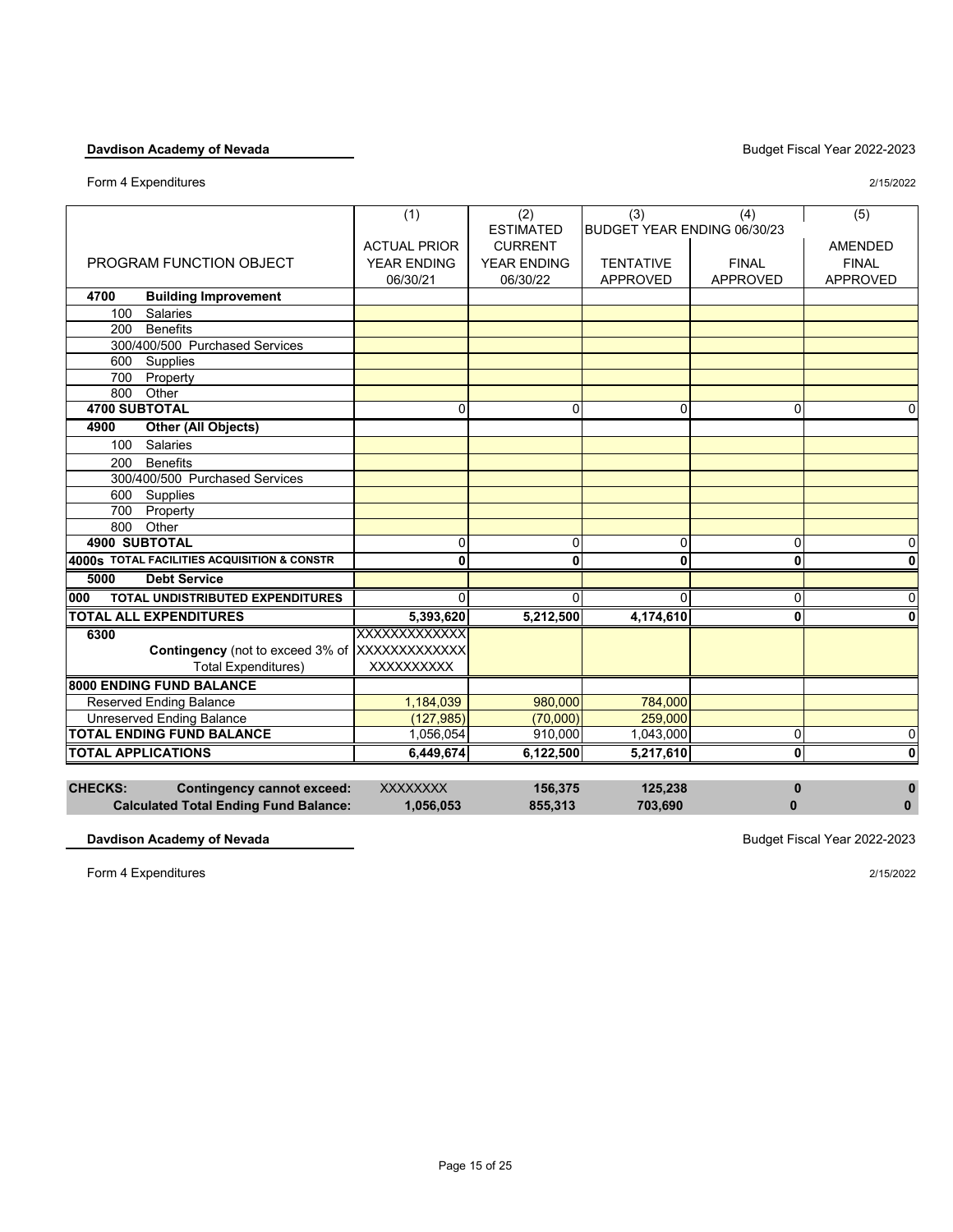|      | <b>TENTATIVE BUDGET 2022-2023</b>           | Obj 100         | Obj 200             | Obj 300-900      |                             |
|------|---------------------------------------------|-----------------|---------------------|------------------|-----------------------------|
|      |                                             | (2)             |                     | (4)              | (5)                         |
|      |                                             | <b>SALARIES</b> | (3)                 | <b>SERVICES</b>  | SUB-TOTAL                   |
|      | (1)                                         | <b>AND</b>      | <b>EMPLOYEE</b>     | <b>SUPPLIES</b>  | <b>REQUIRE-</b>             |
|      | PROGRAM OR FUNCTION                         | <b>WAGES</b>    | <b>BENEFITS</b>     | <b>AND OTHER</b> | <b>MENTS</b>                |
|      | <b>PROGRAM EXPENDITURES</b>                 |                 |                     |                  |                             |
| 100  | Regular                                     | $\mathbf 0$     | $\mathbf 0$         | 0                | 0                           |
| 200  | Special                                     | $\mathbf 0$     | $\mathbf 0$         | $\mathbf 0$      | 0                           |
| 300  | Vocational                                  | $\overline{0}$  | $\Omega$            | $\mathbf 0$      | $\Omega$                    |
| 400  | Other PK-12                                 | 2,400,350       | 885,465             | 888,795          | 4,174,610                   |
| 500  | Nonpublic School                            |                 |                     |                  |                             |
| 600  | <b>Adult Education</b>                      |                 |                     |                  | 0                           |
| 800  | <b>Community Services</b>                   | $\mathbf 0$     | $\mathbf 0$         | $\mathbf 0$      | 0                           |
| 900  | Co-Curricular/Extra Curricular              | $\Omega$        | $\mathbf 0$         | $\Omega$         | $\Omega$                    |
|      | PROGRAM TOTALS                              | 2,400,350       | 885,465             | 888,795          | 4,174,610                   |
|      |                                             |                 |                     |                  |                             |
| 000  | <b>Undistributed Expenditures</b>           |                 |                     |                  |                             |
| 2000 | <b>Support Services</b>                     | $\pmb{0}$       | $\pmb{0}$           | 0                | 0                           |
|      | 3100 Food Service                           | $\overline{0}$  | $\mathbf 0$         | $\mathbf 0$      | $\mathbf 0$                 |
| 4000 | Facility Acquisition and                    |                 |                     |                  |                             |
|      | Construction                                |                 |                     | 0                | 0                           |
| 5000 | <b>Debt Service</b>                         |                 |                     | $\overline{0}$   | $\mathbf 0$                 |
| 6300 | Contingency                                 |                 |                     |                  | $\Omega$                    |
| 8000 | <b>Ending Balance</b>                       |                 |                     |                  | 1,043,000                   |
|      | UNDISTRIBUTED TOTALS                        | 0               | 0                   | 0                | 1,043,000                   |
|      | TOTAL ALL FUNDS TENTATIVE                   | 2,400,350       | 885,465             | 888,795          | 5,217,610                   |
|      |                                             |                 |                     |                  |                             |
|      |                                             |                 |                     |                  |                             |
|      | FINAL BUDGET 2022-2023                      | Obj 100         | Obj 200             | Obj 300-900      |                             |
|      |                                             | (2)             |                     | (4)              | $\overline{(5)}$            |
|      |                                             | <b>SALARIES</b> | (3)                 | <b>SERVICES</b>  | SUB-TOTAL                   |
|      | (1)                                         | <b>AND</b>      | <b>EMPLOYEE</b>     | <b>SUPPLIES</b>  | <b>REQUIRE-</b>             |
|      | PROGRAM OR FUNCTION                         | <b>WAGES</b>    | <b>BENEFITS</b>     | AND OTHER        | <b>MENTS</b>                |
|      | <b>PROGRAM EXPENDITURES</b>                 |                 |                     |                  |                             |
| 100  | Regular                                     | $\mathbf 0$     | $\mathbf 0$         | $\pmb{0}$        | 0                           |
| 200  | Special                                     | 0               | $\mathsf{O}\xspace$ | 0                | $\overline{0}$              |
| 300  | Vocational                                  | $\mathbf 0$     | $\mathbf 0$         | $\mathbf 0$      | $\mathbf 0$                 |
| 400  | Other PK-12                                 | $\mathbf 0$     | 0                   | $\mathbf 0$      | $\pmb{0}$                   |
| 500  | Nonpublic School                            | $\mathbf 0$     | $\mathbf 0$         | $\overline{0}$   | $\boldsymbol{0}$            |
| 600  | <b>Adult Education</b>                      | $\overline{0}$  | $\overline{0}$      | $\overline{0}$   | $\overline{0}$              |
| 800  | <b>Community Services</b>                   | $\mathbf 0$     | 0                   | $\mathbf 0$      | $\pmb{0}$                   |
| 900  | Co-Curricular/Extra Curricular              | 0               | $\pmb{0}$           | $\pmb{0}$        | $\boldsymbol{0}$            |
|      | <b>PROGRAM TOTALS</b>                       | $\mathbf 0$     | $\mathbf 0$         | $\mathbf 0$      | $\mathbf 0$                 |
|      |                                             |                 |                     |                  |                             |
| 000  | <b>Undistributed Expenditures</b>           | 0               | 0                   | 0                | $\mathbf 0$                 |
|      | 2000 Support Services<br>3100 Food Service  | $\mathbf 0$     | $\overline{0}$      | $\mathbf 0$      | $\mathbf 0$                 |
|      | 4000 Facility Acquisition and               |                 |                     |                  |                             |
|      | Construction                                |                 |                     | 0                | 0                           |
|      | 5000 Debt Service                           |                 |                     | $\mathbf 0$      | $\mathbf 0$                 |
|      | 6300 Contingency                            |                 |                     |                  | $\mathbf 0$                 |
|      |                                             |                 |                     |                  |                             |
|      | 8000 Ending Balance<br>UNDISTRIBUTED TOTALS | $\mathbf 0$     | 0                   | 0                | $\pmb{0}$<br>$\overline{0}$ |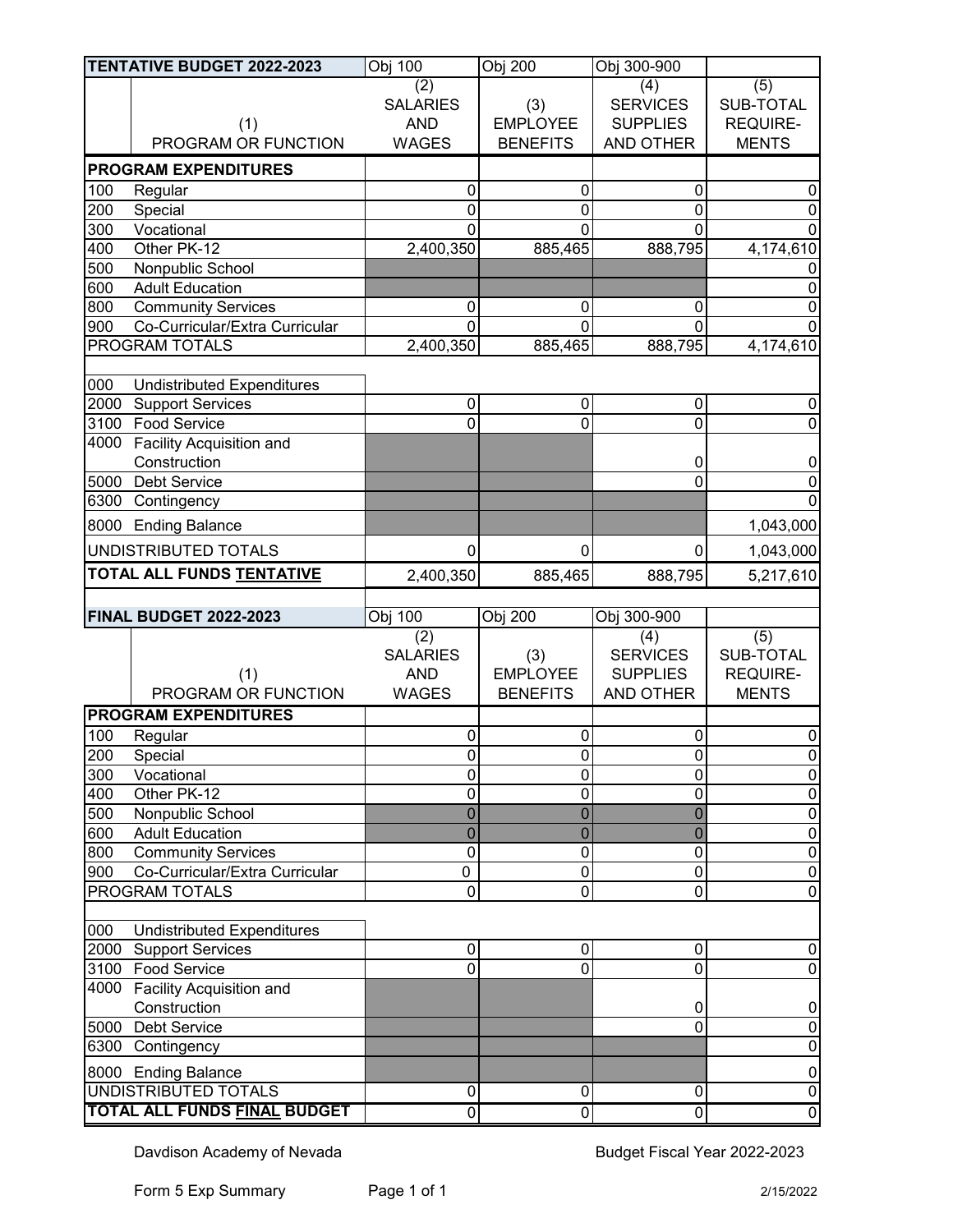|      | FINAL AMENDED BUDGET - EstimateObj 100 |                 | Obj 200         | Obj 300-900     |                 |
|------|----------------------------------------|-----------------|-----------------|-----------------|-----------------|
|      |                                        | (2)             |                 | (4)             | (5)             |
|      |                                        | <b>SALARIES</b> | (3)             | <b>SERVICES</b> | SUB-TOTAL       |
|      | (1)                                    | <b>AND</b>      | <b>EMPLOYEE</b> | <b>SUPPLIES</b> | <b>REQUIRE-</b> |
|      | PROGRAM OR FUNCTION                    | <b>WAGES</b>    | <b>BENEFITS</b> | AND OTHER       | <b>MENTS</b>    |
|      | <b>PROGRAM EXPENDITURES</b>            |                 |                 |                 |                 |
| 100  | Regular                                | 0               | $\mathbf{0}$    | $\mathbf 0$     | 0               |
| 200  | Special                                | 0               | $\mathbf 0$     | $\pmb{0}$       | 0               |
| 300  | Vocational                             | 0               | 0               | $\mathbf 0$     | 0               |
| 400  | Other PK-12                            | 0               | 0               | $\mathbf 0$     | 0               |
| 500  | Nonpublic School                       |                 |                 | $\mathbf 0$     |                 |
| 600  | <b>Adult Education</b>                 | 0               | $\Omega$        | $\overline{0}$  | 0               |
| 800  | <b>Community Services</b>              | 0               | 0               | $\mathbf 0$     | 0               |
| 900  | Co-Curricular/Extra Curricular         | 0               | $\mathbf 0$     | $\mathbf 0$     | 0               |
|      | PROGRAM TOTALS                         | $\mathbf 0$     | $\mathbf 0$     | $\mathbf 0$     | $\mathbf 0$     |
|      |                                        |                 |                 |                 |                 |
| 000  | <b>Undistributed Expenditures</b>      |                 |                 |                 |                 |
| 2000 | <b>Support Services</b>                | $\pmb{0}$       | $\mathbf 0$     | $\pmb{0}$       | 0               |
| 3100 | <b>Food Service</b>                    | 0               | 0               | $\Omega$        | 0               |
| 4000 | Facility Acquisition and               |                 |                 |                 |                 |
|      | Construction                           |                 |                 | 0               | 0               |
| 5000 | <b>Debt Service</b>                    |                 |                 | $\mathbf{0}$    | 0               |
| 6300 | Contingency                            |                 |                 |                 |                 |
|      | 8000 Ending Balance                    |                 |                 |                 | 0               |
|      | <b>UNDISTRIBUTED TOTALS</b>            | $\mathbf 0$     | 0               | $\mathbf 0$     | 0               |
|      | <b>TOTAL FINAL AMENDED BUDGET</b>      | 0               | 0               | $\mathbf 0$     | 0               |

Form 5 Exp Summary Page 2 of 2 2015/2022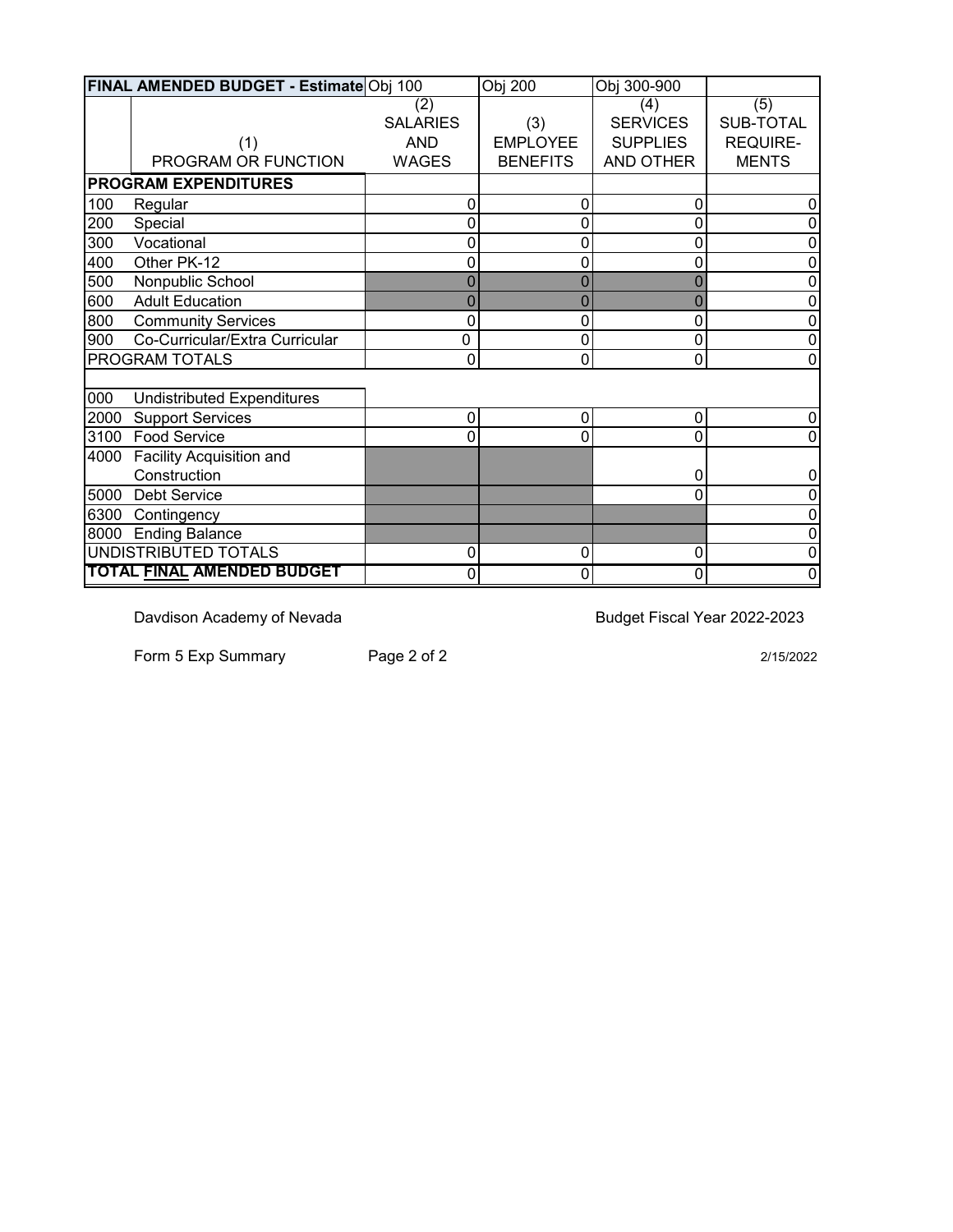# Form 6 **PROPRIETARY OR ENTERPRISE FUND**

Davdison Academy of Nevada

|       |                                          | (1)                 | (2)                | (3)              | (4)                         |
|-------|------------------------------------------|---------------------|--------------------|------------------|-----------------------------|
| Fund: |                                          |                     | <b>ESTIMATED</b>   |                  | BUDGET YEAR ENDING 06/30/23 |
|       |                                          | <b>ACTUAL PRIOR</b> | <b>CURRENT</b>     |                  |                             |
|       | <b>REVENUE</b>                           | YEAR ENDING         | <b>YEAR ENDING</b> | <b>TENTATIVE</b> | <b>FINAL</b>                |
|       |                                          | 06/30/21            | 06/30/22           | <b>APPROVED</b>  | <b>APPROVED</b>             |
| 1000  | <b>LOCAL SOURCES</b>                     |                     |                    |                  |                             |
| 1300  | Tuition                                  |                     |                    |                  |                             |
| 1400  | <b>Transportation Fees</b>               |                     |                    |                  |                             |
| 1500  | Investment Income                        |                     |                    |                  |                             |
| 1600  | <b>Food Services</b>                     |                     |                    |                  |                             |
| 1700  | <b>District Activities</b>               |                     |                    |                  |                             |
| 1800  | <b>Community Service Activities</b>      |                     |                    |                  |                             |
| 1900  | <b>Other Revenues</b>                    |                     |                    |                  |                             |
|       | <b>TOTAL LOCAL SOURCES</b>               | 0                   | 0                  | 0                | 0                           |
| 3000  | <b>REVENUE FROM STATE SOURCES</b>        |                     |                    |                  |                             |
| 3100  | Unrestricted Grants-in-Aid               |                     |                    |                  |                             |
| 3200  | <b>State Govt Restricted Funding</b>     |                     |                    |                  |                             |
|       | <b>TOTAL STATE SOURCES</b>               | $\pmb{0}$           | 0                  | $\mathbf 0$      | 0                           |
| 4000  | <b>FEDERAL SOURCES</b>                   |                     |                    |                  |                             |
|       | Unrestricted Grants-in-Aid DIRECT from   |                     |                    |                  |                             |
| 4100  | Fed Govt                                 |                     |                    |                  |                             |
|       | Unrestricted Grants-in-Aid from Fed      |                     |                    |                  |                             |
| 4200  | Govt pass thru the State                 |                     |                    |                  |                             |
| 4300  | Restricted Grants-in-Aid Direct - Fed    |                     |                    |                  |                             |
|       | Restricted Grants-in-Aid Fed Govnt pass- |                     |                    |                  |                             |
| 4500  | thru the State                           |                     |                    |                  |                             |
|       | Grants-in-Aid from Fed Govt Thru Other   |                     |                    |                  |                             |
| 4700  | Intermediate Agencies                    |                     |                    |                  |                             |
|       | <b>TOTAL FEDERAL SOURCES</b>             | 0                   | 0                  | 0                | $\mathbf 0$                 |
| 5000  | <b>OTHER FINANCING SOURCES</b>           |                     |                    |                  |                             |
| 5200  | Fund Transfers In                        |                     |                    |                  |                             |
|       | Proceeds from the Disposal of Real or    |                     |                    |                  |                             |
| 5300  | <b>Personal Property</b>                 |                     |                    |                  |                             |
| 5400  | Loan Proceeds                            |                     |                    |                  |                             |
| 5500  | <b>Capital Lease Proceeds</b>            |                     |                    |                  |                             |
| 5600  | Other Long-Term Debt Proceeds            |                     |                    |                  |                             |
| 6000  | <b>Other Items</b>                       |                     |                    |                  |                             |
|       | <b>TOTAL OTHER SOURCES</b>               | 0                   | 0                  | 0                | 0                           |
|       | <b>8000 OPENING FUND BALANCE</b>         |                     |                    |                  |                             |
|       | <b>Reserved Opening Balance</b>          |                     |                    |                  |                             |
|       | <b>Unreserved Opening Balance</b>        |                     |                    |                  |                             |
|       | <b>TOTAL OPENING FUND BALANCE</b>        | $\pmb{0}$           | 0                  | 0                | 0                           |
|       | <b>TOTAL ALL RESOURCES</b>               | $\overline{0}$      | 0                  | 0                | $\overline{0}$              |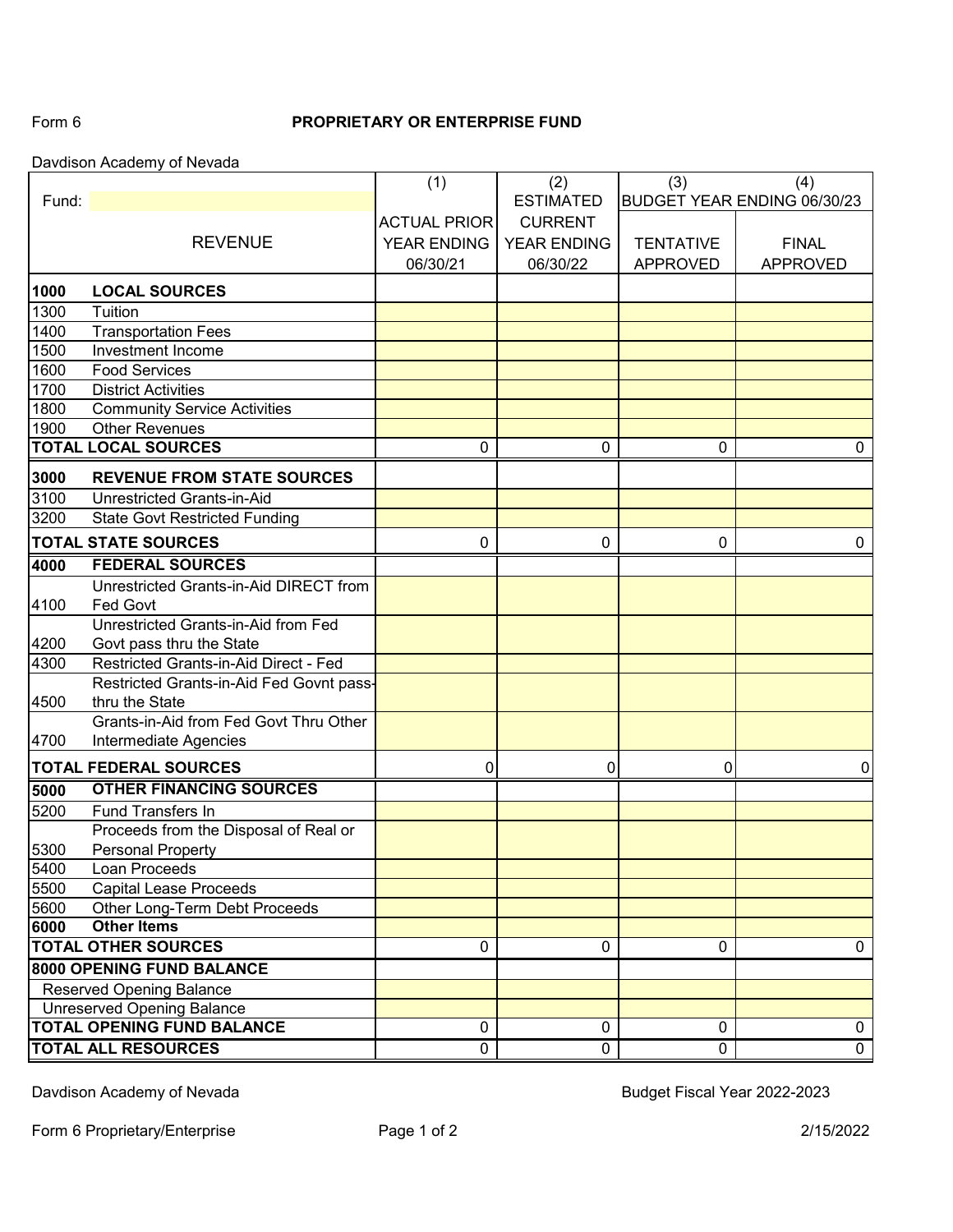| <b>ACTUAL PRIOR</b><br><b>CURRENT</b><br>YEAR ENDING<br>YEAR ENDING<br><b>TENTATIVE</b><br><b>FINAL</b><br><b>FUNCTION / OBJECT</b><br>06/30/21<br>06/30/22<br><b>APPROVED</b><br><b>APPROVED</b><br><b>EXPENSES</b><br>1000 Instruction<br>100 Salaries<br>200 Benefits<br>300/400/500 Purchased Services<br>600 Supplies<br>700 Property<br>800 Other<br>SUBTOTAL INSTRUCTION EXPENSES:<br>0<br>0<br>0<br>$\Omega$<br>2000 Support Services<br>100 Salaries<br>200 Benefits<br>300/400/500 Purchased Services<br>600 Supplies<br>700 Property<br>800 Other<br>SUBTOTAL SUPPORT EXPENSES:<br>0<br>0<br>0<br>$\mathbf 0$<br><b>Food Service</b><br>3100<br>$\overline{100}$ Salaries<br>200 Benefits<br>300/400/500 Purchased Services<br>600 Supplies<br>700 Property<br>800 Other<br>SUBTOTAL FOOD SERVICE EXPENSES:<br>0<br>$\Omega$<br>$\mathbf{0}$<br>0<br><b>Facilities Acquisition &amp; Construction</b><br>4000<br>100 Salaries<br>200 Benefits<br>300/400/500 Purchased Services<br>600 Supplies<br>700 Property<br>800 Other<br>SUBTOTAL FOOD SERVICE EXPENSES:<br>0<br>0<br>$\mathbf 0$<br>5000 Debt Service<br>6000 Miscellaneous<br>SUBTOTAL OTHER SERVICES<br>0<br>$\overline{0}$<br>0<br>$\mathbf 0$<br> 0 <br>0<br>0<br>0<br>8000 ENDING FUND BALANCE<br><b>Reserved Ending Balance</b><br><b>Unreserved Ending Balance</b><br>TOTAL ENDING FUND BALANCE<br>$\pmb{0}$<br>$\pmb{0}$<br>$\pmb{0}$<br><b>TOTAL APPLICATIONS</b><br>$\pmb{0}$<br>$\pmb{0}$<br> 0 | Form 6 Proprietary/Enterprise | (1) | (2)<br><b>ESTIMATED</b> | (3) | (4)<br>BUDGET YEAR ENDING 06/30/23 |
|-------------------------------------------------------------------------------------------------------------------------------------------------------------------------------------------------------------------------------------------------------------------------------------------------------------------------------------------------------------------------------------------------------------------------------------------------------------------------------------------------------------------------------------------------------------------------------------------------------------------------------------------------------------------------------------------------------------------------------------------------------------------------------------------------------------------------------------------------------------------------------------------------------------------------------------------------------------------------------------------------------------------------------------------------------------------------------------------------------------------------------------------------------------------------------------------------------------------------------------------------------------------------------------------------------------------------------------------------------------------------------------------------------------------------------------------------------------------------------|-------------------------------|-----|-------------------------|-----|------------------------------------|
|                                                                                                                                                                                                                                                                                                                                                                                                                                                                                                                                                                                                                                                                                                                                                                                                                                                                                                                                                                                                                                                                                                                                                                                                                                                                                                                                                                                                                                                                               |                               |     |                         |     |                                    |
|                                                                                                                                                                                                                                                                                                                                                                                                                                                                                                                                                                                                                                                                                                                                                                                                                                                                                                                                                                                                                                                                                                                                                                                                                                                                                                                                                                                                                                                                               |                               |     |                         |     |                                    |
|                                                                                                                                                                                                                                                                                                                                                                                                                                                                                                                                                                                                                                                                                                                                                                                                                                                                                                                                                                                                                                                                                                                                                                                                                                                                                                                                                                                                                                                                               |                               |     |                         |     |                                    |
|                                                                                                                                                                                                                                                                                                                                                                                                                                                                                                                                                                                                                                                                                                                                                                                                                                                                                                                                                                                                                                                                                                                                                                                                                                                                                                                                                                                                                                                                               |                               |     |                         |     |                                    |
|                                                                                                                                                                                                                                                                                                                                                                                                                                                                                                                                                                                                                                                                                                                                                                                                                                                                                                                                                                                                                                                                                                                                                                                                                                                                                                                                                                                                                                                                               |                               |     |                         |     |                                    |
|                                                                                                                                                                                                                                                                                                                                                                                                                                                                                                                                                                                                                                                                                                                                                                                                                                                                                                                                                                                                                                                                                                                                                                                                                                                                                                                                                                                                                                                                               |                               |     |                         |     |                                    |
|                                                                                                                                                                                                                                                                                                                                                                                                                                                                                                                                                                                                                                                                                                                                                                                                                                                                                                                                                                                                                                                                                                                                                                                                                                                                                                                                                                                                                                                                               |                               |     |                         |     |                                    |
|                                                                                                                                                                                                                                                                                                                                                                                                                                                                                                                                                                                                                                                                                                                                                                                                                                                                                                                                                                                                                                                                                                                                                                                                                                                                                                                                                                                                                                                                               |                               |     |                         |     |                                    |
|                                                                                                                                                                                                                                                                                                                                                                                                                                                                                                                                                                                                                                                                                                                                                                                                                                                                                                                                                                                                                                                                                                                                                                                                                                                                                                                                                                                                                                                                               |                               |     |                         |     |                                    |
|                                                                                                                                                                                                                                                                                                                                                                                                                                                                                                                                                                                                                                                                                                                                                                                                                                                                                                                                                                                                                                                                                                                                                                                                                                                                                                                                                                                                                                                                               |                               |     |                         |     |                                    |
|                                                                                                                                                                                                                                                                                                                                                                                                                                                                                                                                                                                                                                                                                                                                                                                                                                                                                                                                                                                                                                                                                                                                                                                                                                                                                                                                                                                                                                                                               |                               |     |                         |     |                                    |
| $\overline{0}$<br>$\overline{0}$<br>$\overline{0}$                                                                                                                                                                                                                                                                                                                                                                                                                                                                                                                                                                                                                                                                                                                                                                                                                                                                                                                                                                                                                                                                                                                                                                                                                                                                                                                                                                                                                            |                               |     |                         |     |                                    |
|                                                                                                                                                                                                                                                                                                                                                                                                                                                                                                                                                                                                                                                                                                                                                                                                                                                                                                                                                                                                                                                                                                                                                                                                                                                                                                                                                                                                                                                                               |                               |     |                         |     |                                    |
|                                                                                                                                                                                                                                                                                                                                                                                                                                                                                                                                                                                                                                                                                                                                                                                                                                                                                                                                                                                                                                                                                                                                                                                                                                                                                                                                                                                                                                                                               |                               |     |                         |     |                                    |
|                                                                                                                                                                                                                                                                                                                                                                                                                                                                                                                                                                                                                                                                                                                                                                                                                                                                                                                                                                                                                                                                                                                                                                                                                                                                                                                                                                                                                                                                               |                               |     |                         |     |                                    |
|                                                                                                                                                                                                                                                                                                                                                                                                                                                                                                                                                                                                                                                                                                                                                                                                                                                                                                                                                                                                                                                                                                                                                                                                                                                                                                                                                                                                                                                                               |                               |     |                         |     |                                    |
|                                                                                                                                                                                                                                                                                                                                                                                                                                                                                                                                                                                                                                                                                                                                                                                                                                                                                                                                                                                                                                                                                                                                                                                                                                                                                                                                                                                                                                                                               |                               |     |                         |     |                                    |
|                                                                                                                                                                                                                                                                                                                                                                                                                                                                                                                                                                                                                                                                                                                                                                                                                                                                                                                                                                                                                                                                                                                                                                                                                                                                                                                                                                                                                                                                               |                               |     |                         |     |                                    |
|                                                                                                                                                                                                                                                                                                                                                                                                                                                                                                                                                                                                                                                                                                                                                                                                                                                                                                                                                                                                                                                                                                                                                                                                                                                                                                                                                                                                                                                                               |                               |     |                         |     |                                    |
|                                                                                                                                                                                                                                                                                                                                                                                                                                                                                                                                                                                                                                                                                                                                                                                                                                                                                                                                                                                                                                                                                                                                                                                                                                                                                                                                                                                                                                                                               |                               |     |                         |     |                                    |
|                                                                                                                                                                                                                                                                                                                                                                                                                                                                                                                                                                                                                                                                                                                                                                                                                                                                                                                                                                                                                                                                                                                                                                                                                                                                                                                                                                                                                                                                               |                               |     |                         |     |                                    |
|                                                                                                                                                                                                                                                                                                                                                                                                                                                                                                                                                                                                                                                                                                                                                                                                                                                                                                                                                                                                                                                                                                                                                                                                                                                                                                                                                                                                                                                                               |                               |     |                         |     |                                    |
|                                                                                                                                                                                                                                                                                                                                                                                                                                                                                                                                                                                                                                                                                                                                                                                                                                                                                                                                                                                                                                                                                                                                                                                                                                                                                                                                                                                                                                                                               |                               |     |                         |     |                                    |
|                                                                                                                                                                                                                                                                                                                                                                                                                                                                                                                                                                                                                                                                                                                                                                                                                                                                                                                                                                                                                                                                                                                                                                                                                                                                                                                                                                                                                                                                               |                               |     |                         |     |                                    |
|                                                                                                                                                                                                                                                                                                                                                                                                                                                                                                                                                                                                                                                                                                                                                                                                                                                                                                                                                                                                                                                                                                                                                                                                                                                                                                                                                                                                                                                                               |                               |     |                         |     |                                    |
|                                                                                                                                                                                                                                                                                                                                                                                                                                                                                                                                                                                                                                                                                                                                                                                                                                                                                                                                                                                                                                                                                                                                                                                                                                                                                                                                                                                                                                                                               |                               |     |                         |     |                                    |
|                                                                                                                                                                                                                                                                                                                                                                                                                                                                                                                                                                                                                                                                                                                                                                                                                                                                                                                                                                                                                                                                                                                                                                                                                                                                                                                                                                                                                                                                               |                               |     |                         |     |                                    |
|                                                                                                                                                                                                                                                                                                                                                                                                                                                                                                                                                                                                                                                                                                                                                                                                                                                                                                                                                                                                                                                                                                                                                                                                                                                                                                                                                                                                                                                                               |                               |     |                         |     |                                    |
|                                                                                                                                                                                                                                                                                                                                                                                                                                                                                                                                                                                                                                                                                                                                                                                                                                                                                                                                                                                                                                                                                                                                                                                                                                                                                                                                                                                                                                                                               |                               |     |                         |     |                                    |
|                                                                                                                                                                                                                                                                                                                                                                                                                                                                                                                                                                                                                                                                                                                                                                                                                                                                                                                                                                                                                                                                                                                                                                                                                                                                                                                                                                                                                                                                               |                               |     |                         |     |                                    |
|                                                                                                                                                                                                                                                                                                                                                                                                                                                                                                                                                                                                                                                                                                                                                                                                                                                                                                                                                                                                                                                                                                                                                                                                                                                                                                                                                                                                                                                                               |                               |     |                         |     |                                    |
|                                                                                                                                                                                                                                                                                                                                                                                                                                                                                                                                                                                                                                                                                                                                                                                                                                                                                                                                                                                                                                                                                                                                                                                                                                                                                                                                                                                                                                                                               |                               |     |                         |     |                                    |
|                                                                                                                                                                                                                                                                                                                                                                                                                                                                                                                                                                                                                                                                                                                                                                                                                                                                                                                                                                                                                                                                                                                                                                                                                                                                                                                                                                                                                                                                               |                               |     |                         |     |                                    |
|                                                                                                                                                                                                                                                                                                                                                                                                                                                                                                                                                                                                                                                                                                                                                                                                                                                                                                                                                                                                                                                                                                                                                                                                                                                                                                                                                                                                                                                                               |                               |     |                         |     |                                    |
|                                                                                                                                                                                                                                                                                                                                                                                                                                                                                                                                                                                                                                                                                                                                                                                                                                                                                                                                                                                                                                                                                                                                                                                                                                                                                                                                                                                                                                                                               |                               |     |                         |     |                                    |
|                                                                                                                                                                                                                                                                                                                                                                                                                                                                                                                                                                                                                                                                                                                                                                                                                                                                                                                                                                                                                                                                                                                                                                                                                                                                                                                                                                                                                                                                               |                               |     |                         |     |                                    |
|                                                                                                                                                                                                                                                                                                                                                                                                                                                                                                                                                                                                                                                                                                                                                                                                                                                                                                                                                                                                                                                                                                                                                                                                                                                                                                                                                                                                                                                                               |                               |     |                         |     |                                    |
|                                                                                                                                                                                                                                                                                                                                                                                                                                                                                                                                                                                                                                                                                                                                                                                                                                                                                                                                                                                                                                                                                                                                                                                                                                                                                                                                                                                                                                                                               |                               |     |                         |     |                                    |
|                                                                                                                                                                                                                                                                                                                                                                                                                                                                                                                                                                                                                                                                                                                                                                                                                                                                                                                                                                                                                                                                                                                                                                                                                                                                                                                                                                                                                                                                               |                               |     |                         |     |                                    |
|                                                                                                                                                                                                                                                                                                                                                                                                                                                                                                                                                                                                                                                                                                                                                                                                                                                                                                                                                                                                                                                                                                                                                                                                                                                                                                                                                                                                                                                                               |                               |     |                         |     |                                    |
|                                                                                                                                                                                                                                                                                                                                                                                                                                                                                                                                                                                                                                                                                                                                                                                                                                                                                                                                                                                                                                                                                                                                                                                                                                                                                                                                                                                                                                                                               | <b>TOTAL EXPENSES</b>         |     |                         |     |                                    |
|                                                                                                                                                                                                                                                                                                                                                                                                                                                                                                                                                                                                                                                                                                                                                                                                                                                                                                                                                                                                                                                                                                                                                                                                                                                                                                                                                                                                                                                                               |                               |     |                         |     |                                    |
|                                                                                                                                                                                                                                                                                                                                                                                                                                                                                                                                                                                                                                                                                                                                                                                                                                                                                                                                                                                                                                                                                                                                                                                                                                                                                                                                                                                                                                                                               |                               |     |                         |     |                                    |
|                                                                                                                                                                                                                                                                                                                                                                                                                                                                                                                                                                                                                                                                                                                                                                                                                                                                                                                                                                                                                                                                                                                                                                                                                                                                                                                                                                                                                                                                               |                               |     |                         |     |                                    |
|                                                                                                                                                                                                                                                                                                                                                                                                                                                                                                                                                                                                                                                                                                                                                                                                                                                                                                                                                                                                                                                                                                                                                                                                                                                                                                                                                                                                                                                                               |                               |     |                         |     |                                    |
|                                                                                                                                                                                                                                                                                                                                                                                                                                                                                                                                                                                                                                                                                                                                                                                                                                                                                                                                                                                                                                                                                                                                                                                                                                                                                                                                                                                                                                                                               |                               |     |                         |     |                                    |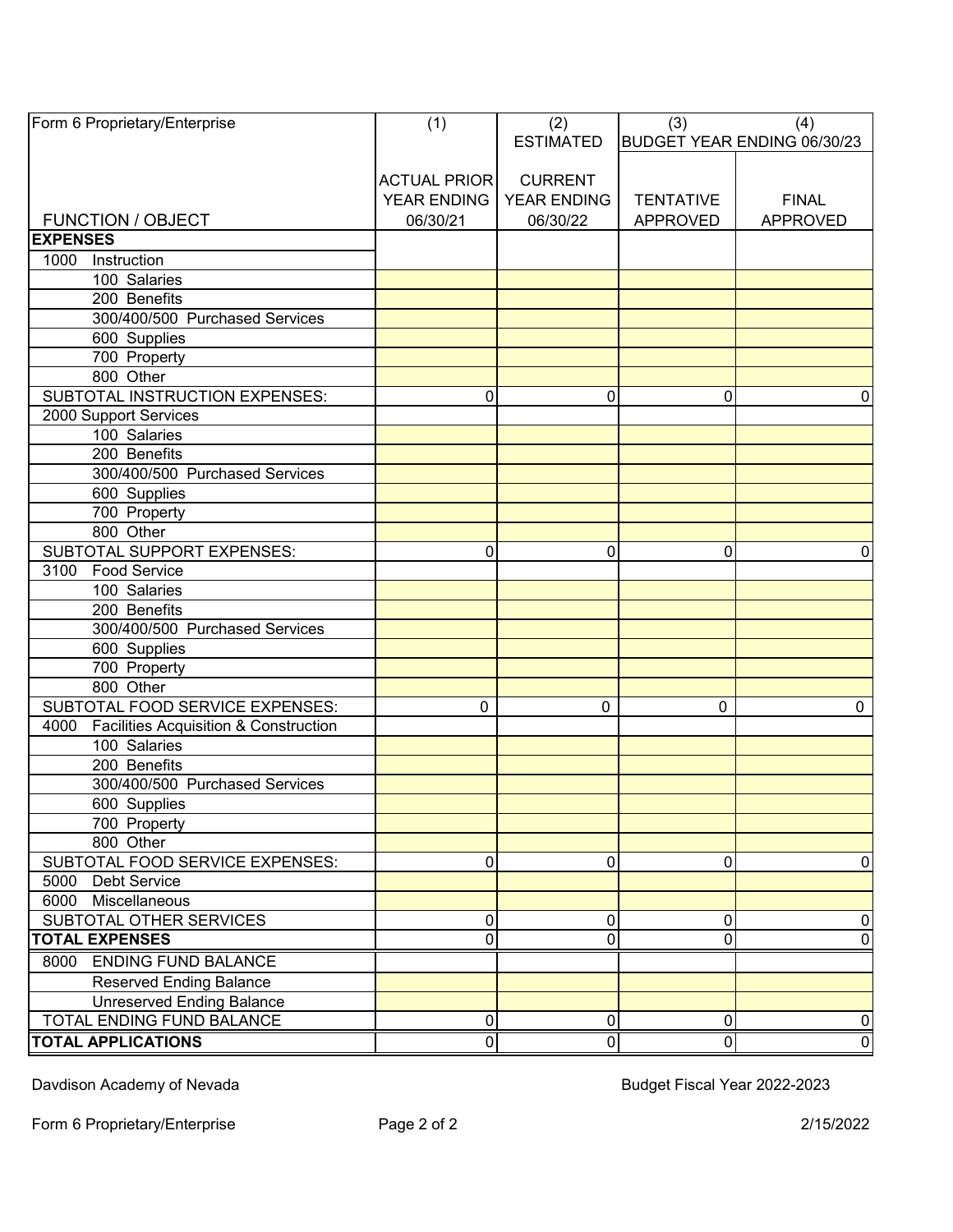ALL EXISTING OR PROPOSED 2 - G. O. Revenue Supported Bonds

- 
- 1 General Obligation Bonds<br>2 G. O. Revenue Supported Bonds<br>2 G. O. Revenue Supported Bonds<br>8 Special Assessment Bonds
- 
- **Davdison Academy of Nevada Exercise 2018 1 Type use codes 1-11** 6 Medium-Term Financing Lease Purchase **Purchase** 1 General Obligation Bonds 7 Capital Leases
	-
	-
	- 3 G. O. Special Assessment Bonds 9 Mortgages<br>4 Revenue Bonds 10 Other (Spee
		-
	-
	- 4 Revenue Bonds<br>
	5 Medium-Term Financing<br>
	11 Proposed (Specify Ty 11 - Proposed (Specify Type)

| (1)                              | (2)         | (3)         | (4)          | (5)          | (6)            | (7)             | (8)                | (9)                            | (10)             | (11)            |
|----------------------------------|-------------|-------------|--------------|--------------|----------------|-----------------|--------------------|--------------------------------|------------------|-----------------|
|                                  |             | Number      |              |              |                |                 |                    | <b>REQUIREMENTS FOR FISCAL</b> |                  | $(9) + (10)$    |
|                                  |             | оf          |              |              |                |                 | <b>BEGINNING</b>   | YEAR ENDING 06/30/23           |                  |                 |
|                                  |             | Months      | ORIGINAL     |              | <b>FINAL</b>   |                 | <b>OUTSTANDING</b> |                                |                  |                 |
| NAME OF LOAN                     | <b>Type</b> | 0f          | AMOUNT OF    | <b>ISSUE</b> | <b>PAYMENT</b> | <b>INTEREST</b> | <b>BALANCE</b>     | <b>INTEREST</b>                | <b>PRINCIPAL</b> | 6/30/2023       |
| <b>List and Subtotal By Fund</b> |             | <b>TERM</b> | <b>ISSUE</b> | <b>DATE</b>  | <b>DATE</b>    | <b>RATE</b>     | 7/1/2022           | PAYABLE                        | PAYABLE          | <b>TOTAL</b>    |
| <b>FUND:</b>                     |             |             |              |              |                |                 |                    |                                |                  |                 |
|                                  |             |             |              |              |                |                 |                    |                                |                  | \$0             |
|                                  |             |             |              |              |                |                 |                    |                                |                  | $\sqrt{6}$      |
|                                  |             |             |              |              |                |                 |                    |                                |                  | \$0             |
|                                  |             |             |              |              |                |                 |                    |                                |                  | $\sqrt{6}$      |
|                                  |             |             |              |              |                |                 |                    |                                |                  | $\sqrt{6}$      |
|                                  |             |             |              |              |                |                 |                    |                                |                  | \$0             |
|                                  |             |             |              |              |                |                 |                    |                                |                  | $\overline{60}$ |
|                                  |             |             |              |              |                |                 |                    |                                |                  | \$0             |
|                                  |             |             |              |              |                |                 |                    |                                |                  | \$0             |
|                                  |             |             |              |              |                |                 |                    |                                |                  | \$0             |
|                                  |             |             |              |              |                |                 |                    |                                |                  | \$0             |
|                                  |             |             |              |              |                |                 |                    |                                |                  | $\sqrt{6}$      |
|                                  |             |             |              |              |                |                 |                    |                                |                  | \$0             |
|                                  |             |             |              |              |                |                 |                    |                                |                  | \$0             |
|                                  |             |             |              |              |                |                 |                    |                                |                  | $\sqrt{6}$      |
| <b>TOTAL ALL DEBT SERVICE</b>    |             |             | \$0          |              |                |                 | \$0                | \$0                            | \$0              | \$0             |

**Davdison Academy of Nevada** Budget Fiscal Year 2022-2023

Form 7 INDEBTEDNESS 2/15/2022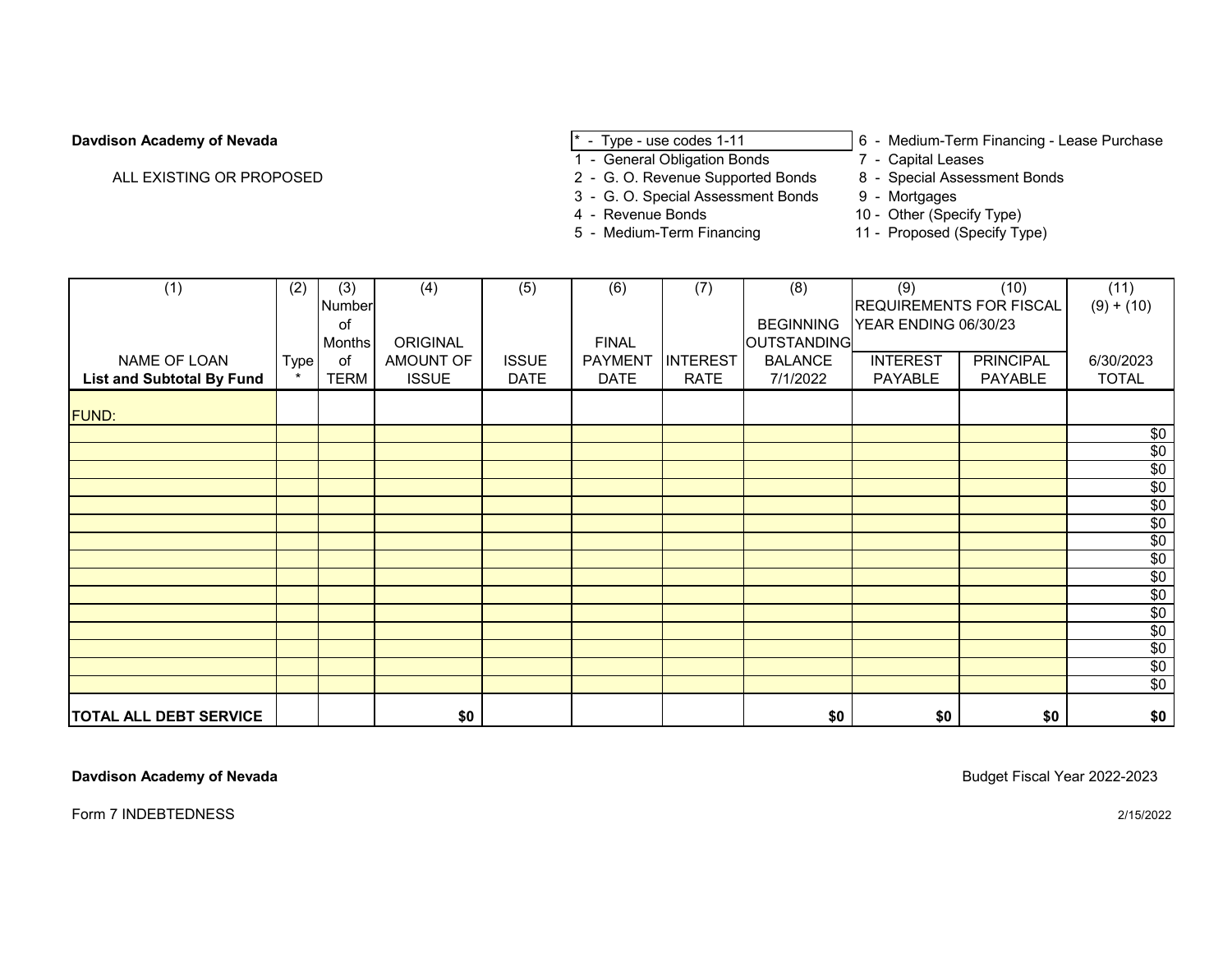# **Davdison Academy of Nevada**

|                                      |                | <b>FROM DISTRICTS WITHIN NEVADA</b> |                       | IFROM DISTRICTS OUTSIDE NEVADA |                       |  |
|--------------------------------------|----------------|-------------------------------------|-----------------------|--------------------------------|-----------------------|--|
| <b>REPORT FOR ALL FUNDS</b>          | 2022-2023      | (1)                                 | (2)                   | (3)                            | (4)                   |  |
|                                      |                | <b>TUITION</b>                      | <b>TRANSPORTATION</b> | <b>TUITION</b>                 | <b>TRANSPORTATION</b> |  |
|                                      | <b>Revenue</b> | 1310 NV Individual                  | 1410 NV Individual    | 1310 Out-of-state Ind          | 1410 Out-of-state Ind |  |
| <b>IREVENUES</b>                     | <b>CODES</b>   | 1321 NV School Dist                 | 1421 NV School Dist   | 1331 Out-of-state SD           | 1431 Out-of-state SD  |  |
| Nevada Individuals                   | 1310/1410      |                                     |                       |                                |                       |  |
| Nevada School Districts              | 1321/1421      |                                     |                       |                                |                       |  |
| Out-of-state Individuals             | 1310/1410      |                                     |                       |                                |                       |  |
| <b>Out-of-State School Districts</b> | 1331/1431      |                                     |                       |                                |                       |  |
|                                      |                | \$0                                 | \$0                   | \$0                            | \$0                   |  |

|                            |                               | TO DISTRICTS WITHIN NEVADA |     | TO DISTRICTS OUTSIDE NEVADA |     |  |  |
|----------------------------|-------------------------------|----------------------------|-----|-----------------------------|-----|--|--|
| <b>EXPENDITURES</b>        | <b>Object</b><br><b>Codes</b> | 561                        | 511 | 562                         | 512 |  |  |
| 100 - Regular Programs     |                               |                            |     |                             |     |  |  |
| 200 - Special Programs     |                               |                            |     |                             |     |  |  |
| 300 - Vocational Programs  |                               |                            |     |                             |     |  |  |
| 400 - Other PK-12 Programs |                               |                            |     |                             |     |  |  |
| 500 - Nonpublic Programs   |                               |                            |     |                             |     |  |  |
| 600 - Adult Programs       |                               |                            |     |                             |     |  |  |
| <b>TOTALS</b>              |                               | \$0                        | \$0 | \$0                         | \$0 |  |  |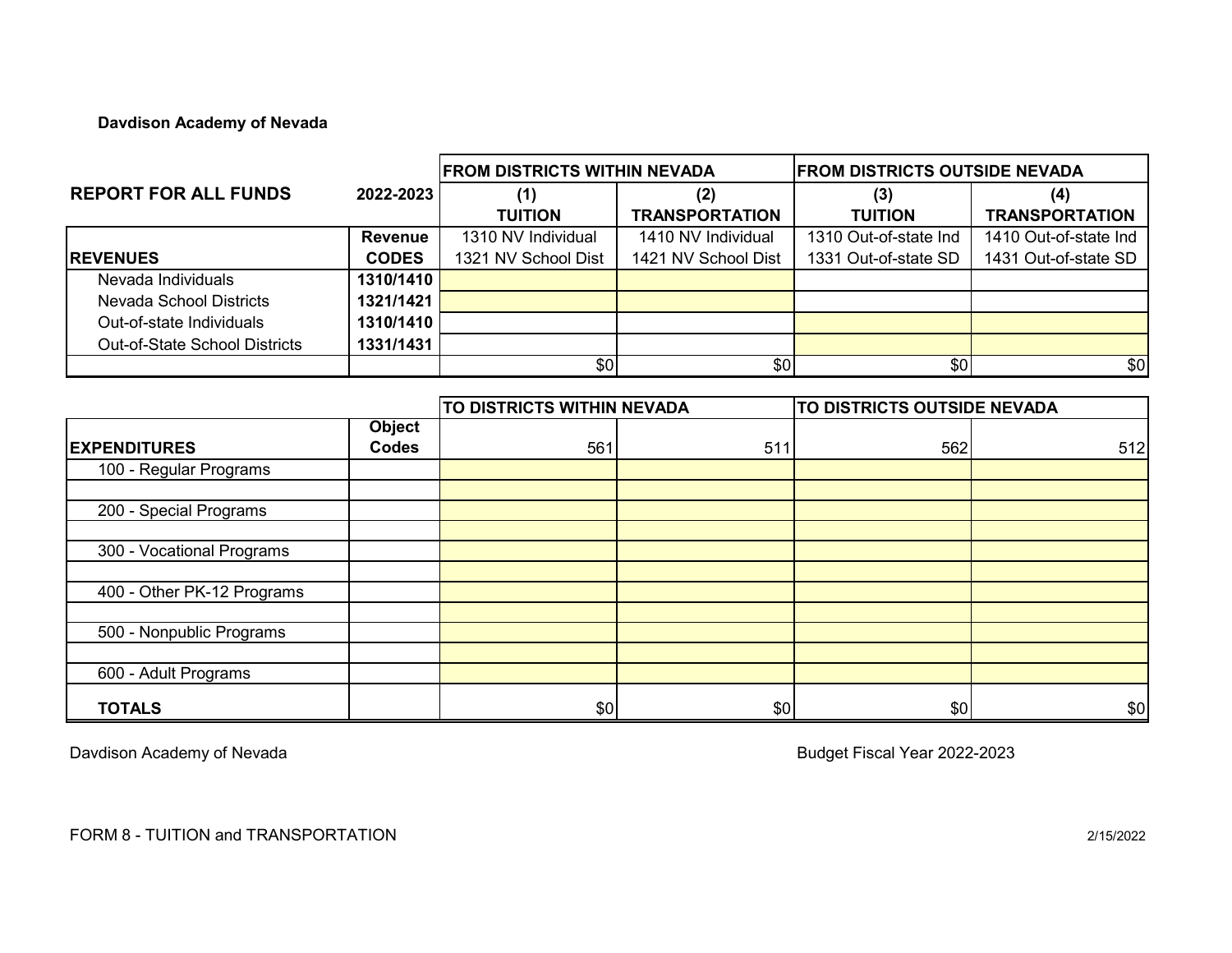# **Davdison Academy of Nevada**

| <b>FUND TRANSFERS 2022-2023</b> | TRANSFERS IN     |                      | TRANSFERS OUT |                |                      |  |  |
|---------------------------------|------------------|----------------------|---------------|----------------|----------------------|--|--|
| (1)<br><b>FUND TYPE</b>         | (2)<br>FROM FUND | (3)<br><b>AMOUNT</b> |               | (4)<br>TO FUND | (5)<br><b>AMOUNT</b> |  |  |
| <b>GENERAL FUND</b>             |                  |                      |               |                |                      |  |  |
|                                 |                  |                      |               |                |                      |  |  |
|                                 |                  |                      |               |                |                      |  |  |
|                                 |                  |                      |               |                |                      |  |  |
|                                 |                  |                      |               |                |                      |  |  |
|                                 |                  |                      |               |                |                      |  |  |
|                                 |                  |                      |               |                |                      |  |  |
|                                 |                  |                      |               |                |                      |  |  |
| <b>SUBTOTAL</b>                 | $\mathbf 0$      | $\overline{0}$       |               | 0              | $\overline{0}$       |  |  |
| <b>SPECIAL REVENUE FUNDS</b>    |                  |                      |               |                |                      |  |  |
|                                 |                  |                      |               |                |                      |  |  |
|                                 |                  |                      |               |                |                      |  |  |
|                                 |                  |                      |               |                |                      |  |  |
|                                 |                  |                      |               |                |                      |  |  |
|                                 |                  |                      |               |                |                      |  |  |
|                                 |                  |                      |               |                |                      |  |  |
|                                 |                  |                      |               |                |                      |  |  |
| <b>SUBTOTAL</b>                 | $\overline{0}$   | 0                    |               | $\pmb{0}$      | $\overline{0}$       |  |  |
| <b>TOTAL TRANSFERS</b>          | $\overline{0}$   | 0                    |               | $\overline{0}$ | $\overline{0}$       |  |  |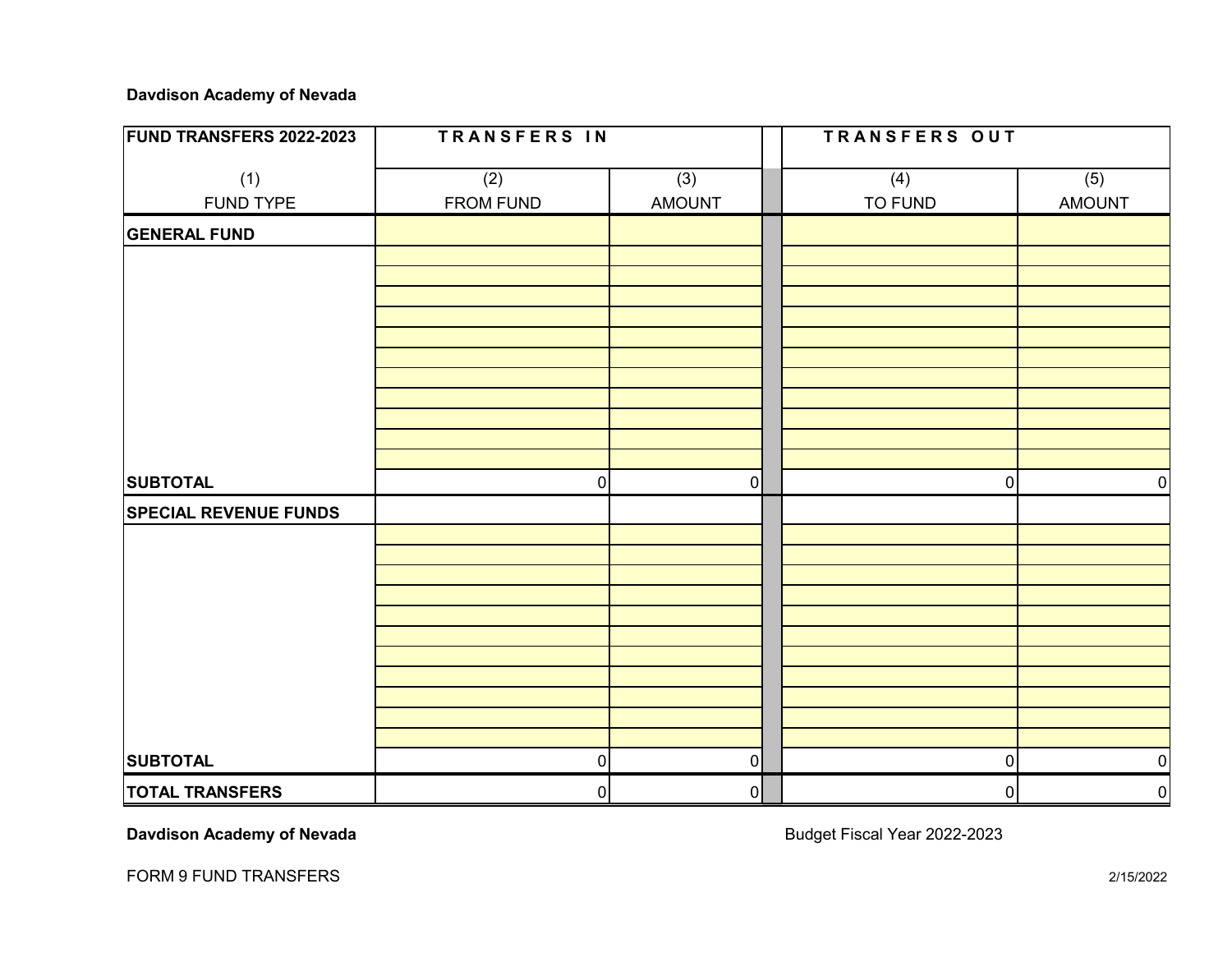# **L O B B Y E X P E N S E S 2022-2023**

Pursuant to NRS 354.600 (3), **each** (emphasis added) local government budget must obtain a separate statement of anticipated expenses relating to activities designed to influence the passage or defeat of legislation in an upcoming legislative session.

| 1. Activity: The Davidson Academy does not engage in lobbying activities. A registered lobbyist does monitor legislative a |                              |
|----------------------------------------------------------------------------------------------------------------------------|------------------------------|
| 2. Funding Source:                                                                                                         |                              |
| 3. Transportation                                                                                                          | \$                           |
| 4. Lodging and meals                                                                                                       | \$                           |
| 5. Salaries and Wages                                                                                                      | \$                           |
| 6. Compensation to lobbyists                                                                                               | \$                           |
| 7. Entertainment                                                                                                           | \$                           |
| 8. Supplies, equipment & facilities; other personnel and<br>services spent in Carson City                                  | \$                           |
| <b>Total</b>                                                                                                               | \$                           |
|                                                                                                                            |                              |
| Entity:                                                                                                                    |                              |
| Lobbying Expense Estimate,                                                                                                 |                              |
| Davdison Academy of Nevada                                                                                                 | Budget Fiscal Year 2022-2023 |
| Form 10 LOBBY EXPENSE                                                                                                      | 2/15/2022                    |